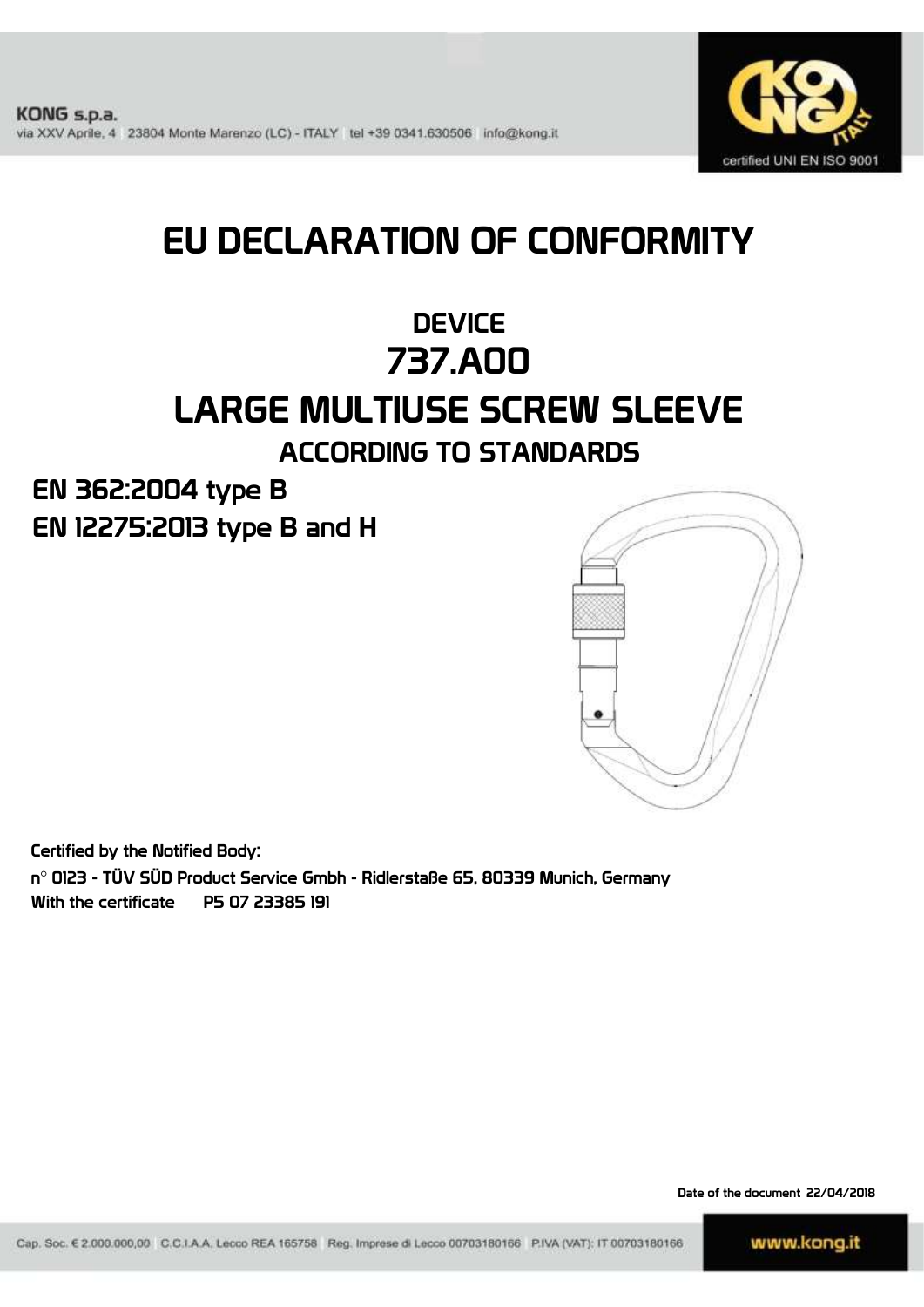

Italiano

# **Dichiarazione di Conformità UE**

La presente Dichiarazione di Conformità è rilasciata sotto l'esclusiva responsabilità del fabbricante:

#### **KONG S.p.A. – Via XXV Aprile, 4 – 23804 Monte Marenzo LC – Italia**

Il Dispositivo di Protezione Individuale (DPI)

### **737.A00 LARGE MULTIUSE SCREW SLEEVE**

oggetto della dichiarazione è conforme al Regolamento (UE) 2016/425 e alle normative di armonizzazione dell'Unione Europea:

EN 12275:2013 type B and H EN 362:2004 type B

L'organismo notificato n° 0123 - TÜV SÜD Product Service Gmbh - Ridlerstaße 65, 80339 Munich, Germany

ha svolto l'esame UE del tipo (modulo B) e ha rilasciato il certificato di esame UE del tipo:

P5 07 23385 191

Il DPI è oggetto della procedura di valutazione delle conformità al tipo basata sulla garanzia di qualità del processo di produzione (modulo D) sotto la sorveglianza dell'organismo notificato n. 0426 Italcert (Viale Sarca 336, 20126 Milano (MI), Italy).

> **KONG S.p.A. Il Presidente**

Inons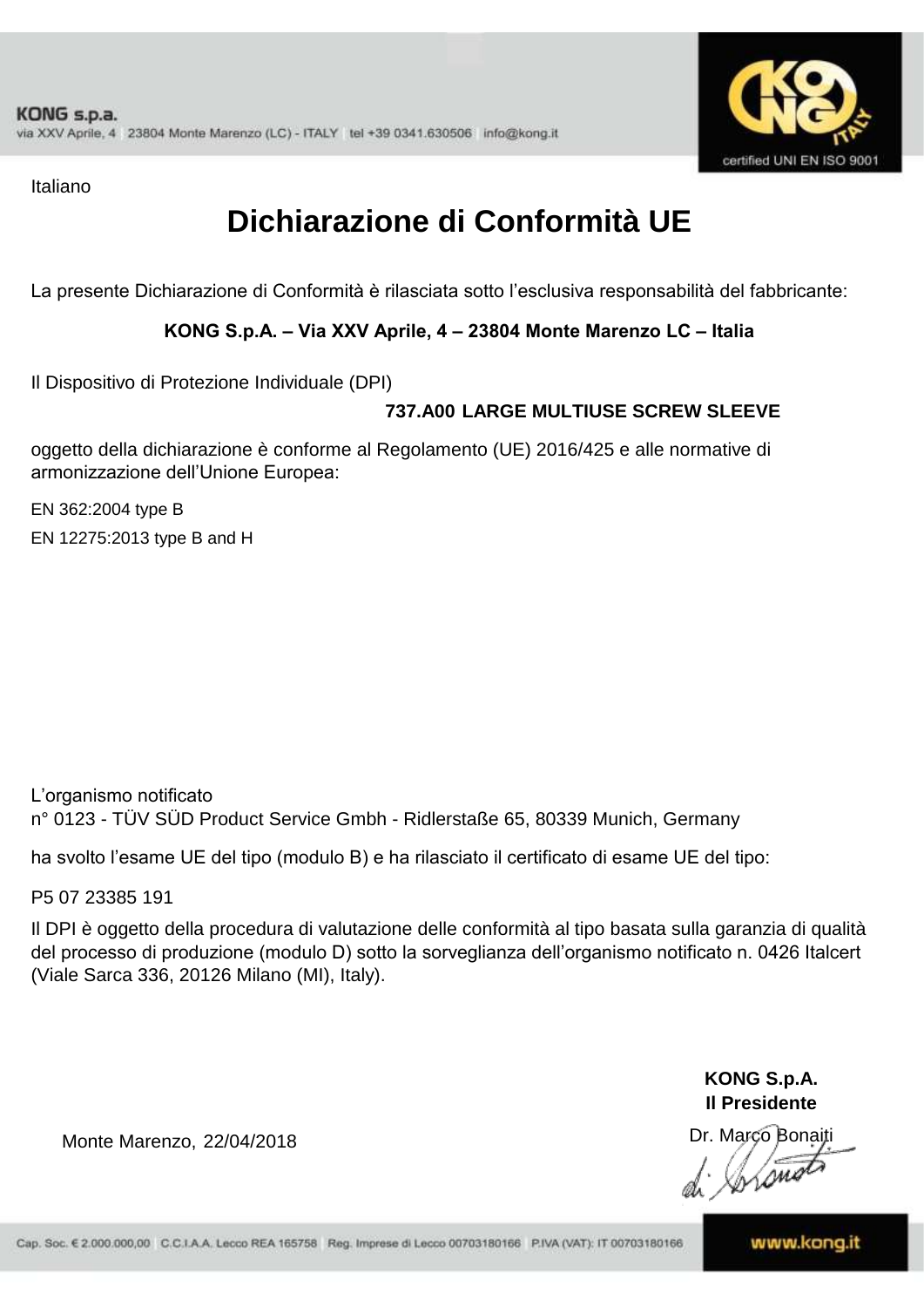

English

# **EU Declaration of Conformity**

This Declaration of Conformity is issued under the exclusive responsibility of the manufacturer:

#### **KONG S.p.A. – Via XXV Aprile, 4 – 23804 Monte Marenzo LC – Italia**

The Personal Protective Equipment (PPE)

### **737.A00 LARGE MULTIUSE SCREW SLEEVE**

subject to the declaration complies with Regulation (EU) 2016/425 and with European Union harmonisation standards:

EN 362:2004 type B EN 12275:2013 type B and H

The notified body n° 0123 - TÜV SÜD Product Service Gmbh - Ridlerstaße 65, 80339 Munich, Germany Has performed the EU examination for the type (module B), and has issued an EU examination certificate for the type:

P5 07 23385 191

The PPE is subject to the type conformity assessment procedure, based on the quality assurance of the production process (module D), under surveillance by the notified body n° 0426 Italcert (Viale Sarca 336, 20126 Milano (MI), Italy).

> **KONG S.p.A. The president**

Dr. Marco Bonaiti

Lom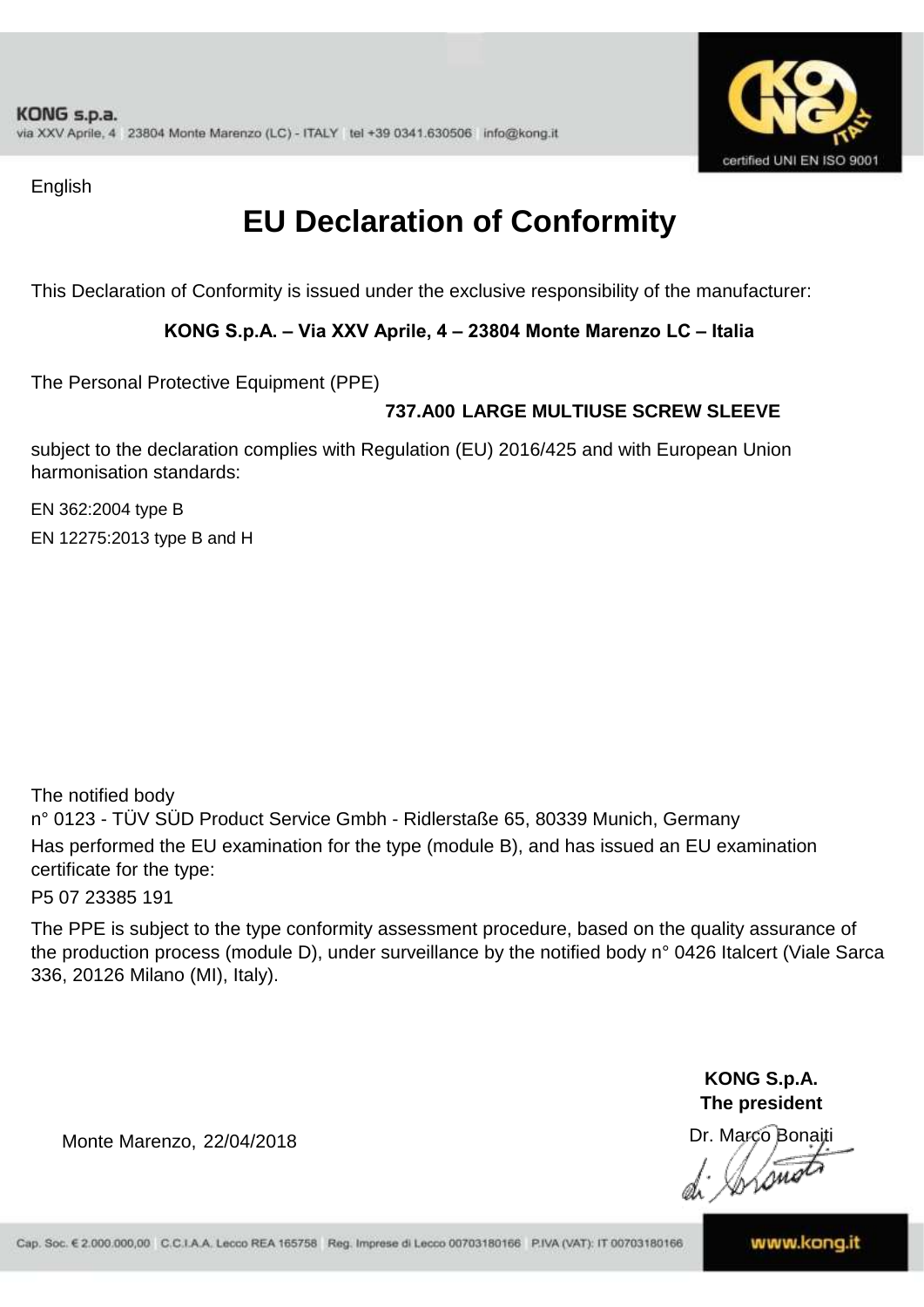

Français

# **Déclaration de conformité UE**

La présente Déclaration de Conformité est délivrée sous la responsabilité exclusive du Fabricant:

#### **KONG S.p.A. – Via XXV Aprile, 4 – 23804 Monte Marenzo LC – Italia**

L'Équipement de Protection Individuelle (EPI)

### **737.A00 LARGE MULTIUSE SCREW SLEEVE**

objet de la déclaration est conforme au Règlement (UE) 2016/425 et aux normes d'harmonisation de l'Union Européenne:

EN 362:2004 type B EN 12275:2013 type B and H

L'organisme notifié n° 0123 - TÜV SÜD Product Service Gmbh - Ridlerstaße 65, 80339 Munich, Germany

a effectué l'examen UE de type (module B) et a délivré le certificat d'examen UE de type:

P5 07 23385 191

L'EPI est soumis à la procédure d'évaluation de conformité au type sur la base de l'assurance de la qualité du mode de production (module D) sous la supervision de l'organisme notifié n° 0426 Italcert (Viale Sarca 336, 20126 Milano (MI), Italy).

> **KONG S.p.A. Le Président**

Dr. Marco Bonaiti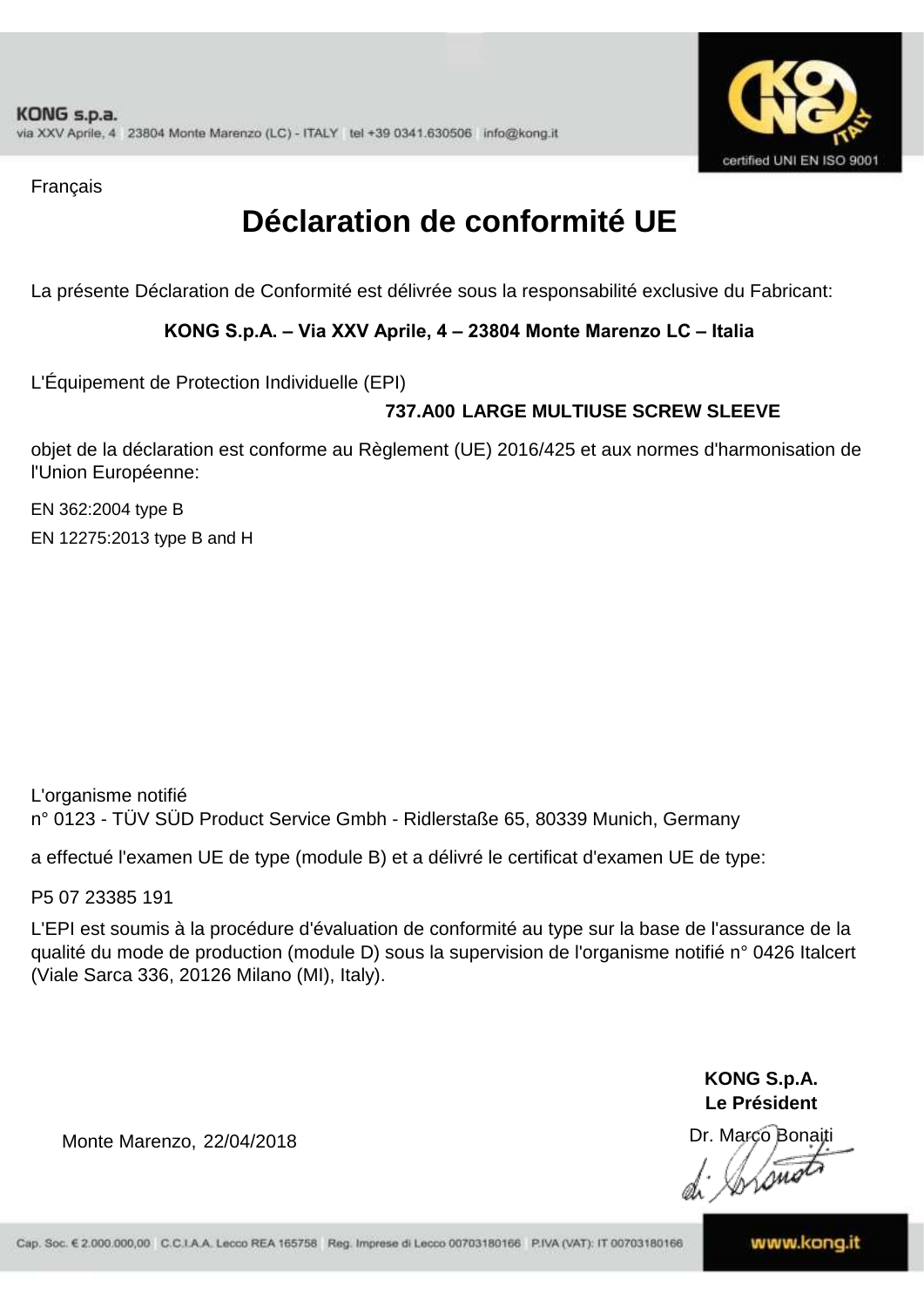

**Deutsch** 

# **EU-Konformitätserklärung**

Die vorliegende Konformitätserklärung wird unter der alleinigen Verantwortung des Herstellers ausgestellt:

#### **KONG S.p.A. – Via XXV Aprile, 4 – 23804 Monte Marenzo LC – Italia**

Die persönliche Schutzausrüstung (PSA)

### **737.A00 LARGE MULTIUSE SCREW SLEEVE**

Gegenstand dieser Erklärung, entspricht der EU-Verordnung 2016/425 sowie den harmonisierten Normen der Europäischen Union:

EN 362:2004 type B EN 12275:2013 type B and H

Die benannte Stelle n° 0123 - TÜV SÜD Product Service Gmbh - Ridlerstaße 65, 80339 Munich, Germany hat die EU-Baumusterprüfung (Modul B) durchgeführt und die EU-Baumusterprüfbescheinigung ausgestellt:

P5 07 23385 191

Die PSA ist Gegenstand der Konformitätsbewertung anhand der Baumusterprüfung auf der Grundlage einer Qualitätssicherung des Produktionsprozesses (Modul D) unter der Überwachung durch die benannte Stelle Nr. 0426 Italcert (Viale Sarca 336, 20126 Milano (MI), Italy).

> **KONG S.p.A. Der Vorsitzende**

Dr. Marco Bonaiti

Monte Marenzo, 22/04/2018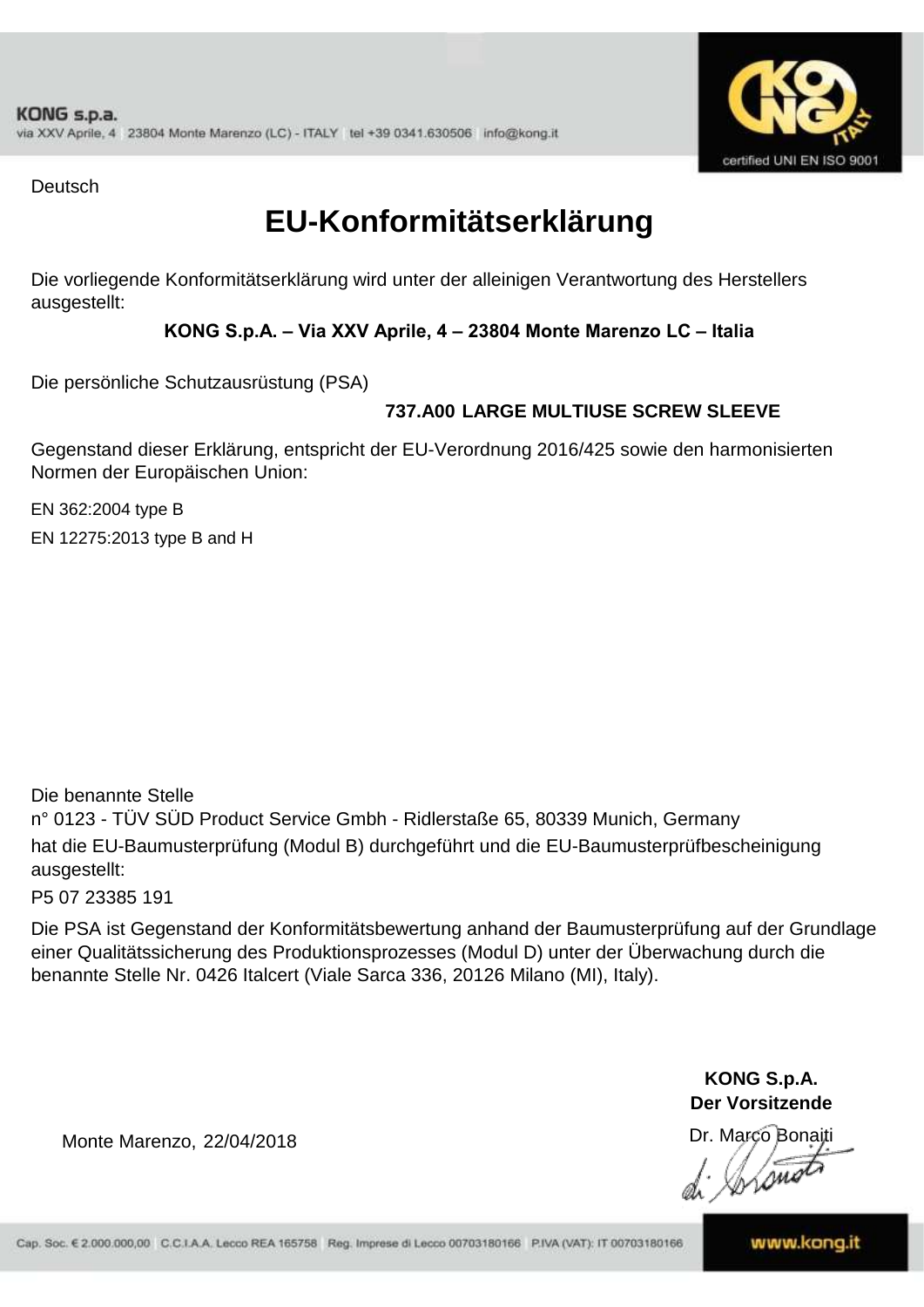

Español

# **Declaración de conformidad UE**

La presente Declaración de Conformidad se expide bajo la exclusiva responsabilidad del fabricante:

#### **KONG S.p.A. – Via XXV Aprile, 4 – 23804 Monte Marenzo LC – Italia**

El Equipo de Protección individual (EPI)

### **737.A00 LARGE MULTIUSE SCREW SLEEVE**

objeto de la declaración se ajusta al Reglamento (UE) 2016/425 y a las normativas de armonización de la Unión Europea:

EN 362:2004 type B EN 12275:2013 type B and H

El organismo notificado n° 0123 - TÜV SÜD Product Service Gmbh - Ridlerstaße 65, 80339 Munich, Germany

ha realizado el examen UE de tipo (módulo B) y ha expedido el certificado de examen UE de tipo:

P5 07 23385 191

El EPI es objeto del procedimiento de evaluación de la conformidad con el tipo basada en el aseguramiento de la calidad del proceso de producción (módulo D) bajo la supervisión del organismo notificado nº 0426 Italcert (Viale Sarca 336, 20126 Milano (MI), Italy).

> **KONG S.p.A. El Presidente**

Dr. Marco Bonaiti

Monte Marenzo, 22/04/2018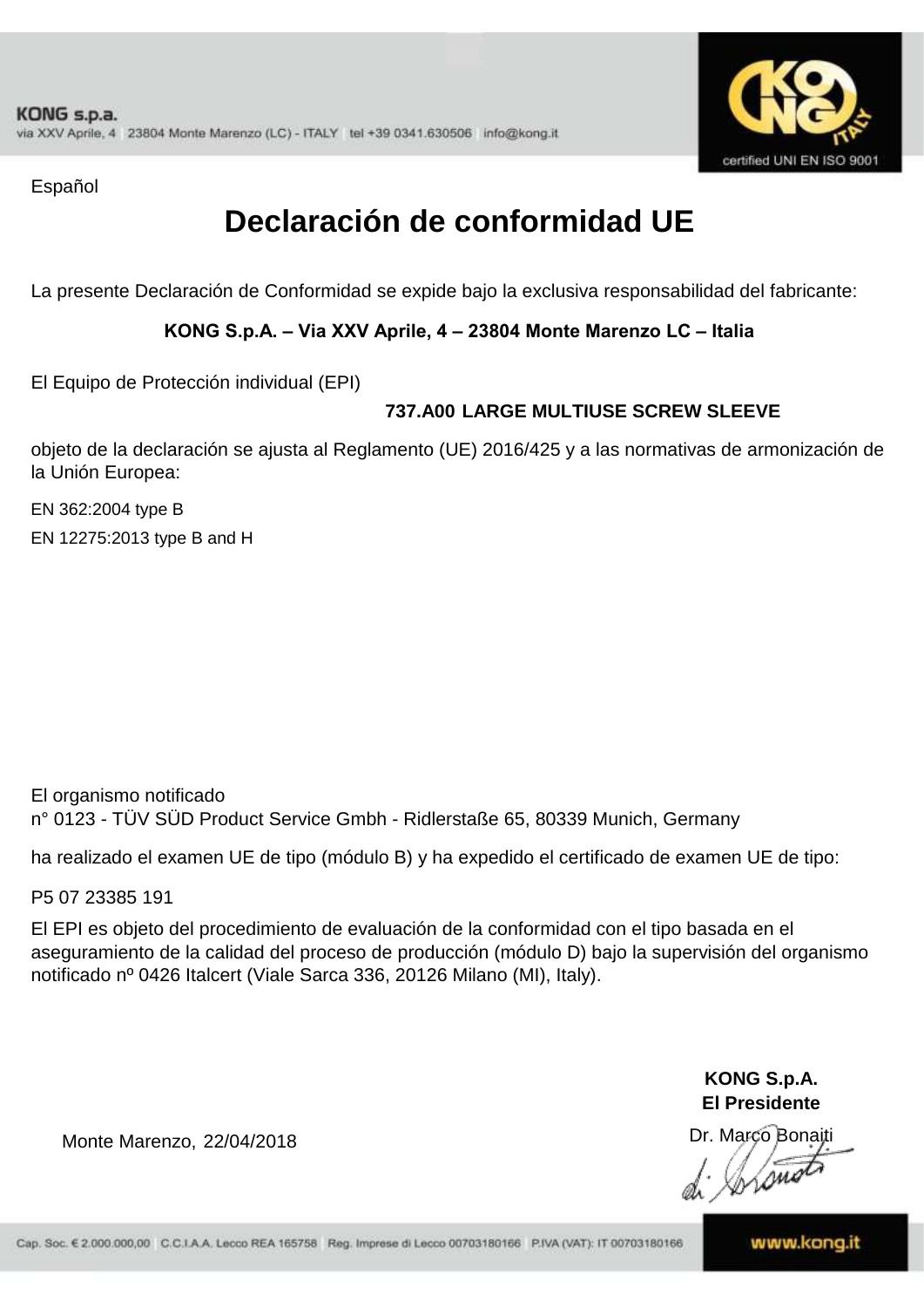

русский

## **Декларация соответствия ЕС**

Настоящая Декларация соответствия выдана под исключительную ответственность производителя:

**KONG S.p.A. – Via XXV Aprile, 4 – 23804 Monte Marenzo LC – Italia**

Средство индивидуальной защиты (СИЗ)

### **737.A00 LARGE MULTIUSE SCREW SLEEVE**

предмет декларации соответствует Регламенту (ЕС) 2016/425 и гармонизированным стандартам Европейского Союза:

EN 362:2004 type B EN 12275:2013 type B and H

Уполномоченный орган

n° 0123 - TÜV SÜD Product Service Gmbh - Ridlerstaße 65, 80339 Munich, Germany провел испытание типового образца на соответствие требованиям ЕС (модуль B) и выдал сертификат испытаний типового образца на соответствие требованиям ЕС: P5 07 23385 191

СИЗ является предметом процедуры оценки соответствия типовому образцу, основанной на обеспечении качества производственного процесса (модуль D) под наблюдением уполномоченного органа № 0426 — органа сертификации Italcert (Viale Sarca 336, 20126 Milano (MI), Italy).

> **KONG S.p.A. Президент**

Dr. Marco Bonaiti prome

Monte Marenzo, 22/04/2018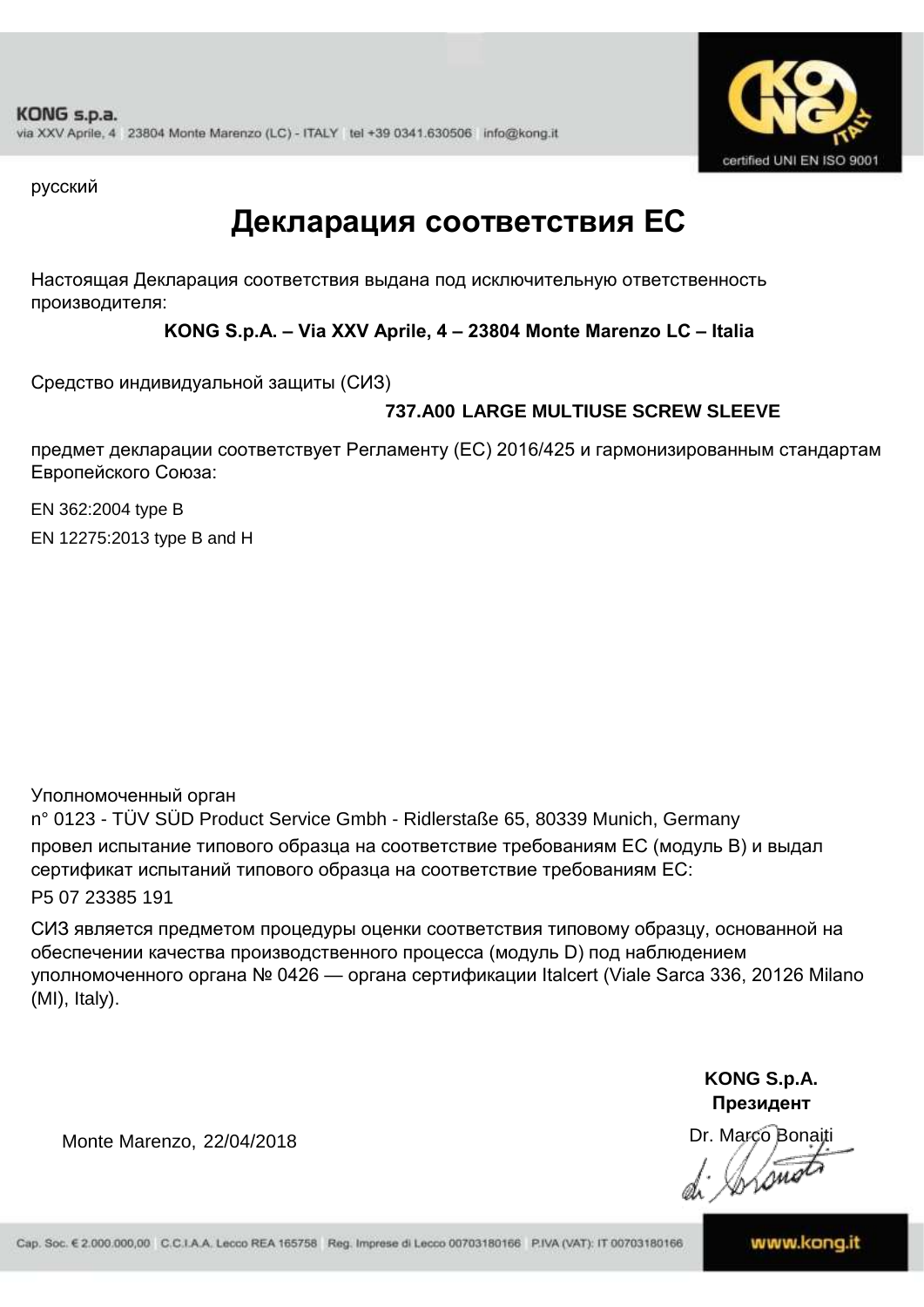

中文

# **EU**符合性声明

本"符合性声明"由以下制造商全权负责发布:

#### **KONG S.p.A. – Via XXV Aprile, 4 – 23804 Monte Marenzo LC – Italia**

个人保护装备(PPE)

#### **737.A00 LARGE MULTIUSE SCREW SLEEVE**

本声明的目标符合法规 (EU) 2016/425和欧盟统一标准的规定:

EN 362:2004 type B

EN 12275:2013 type B and H

欧盟公告机构 n° 0123 - TÜV SÜD Product Service Gmbh - Ridlerstaße 65, 80339 Munich, Germany

进行了欧盟型式检验(模式B)并颁发了欧盟型式检验证书:

P5 07 23385 191

PPE (个人保护装备) 在0426号公告机构Italcert (Viale Sarca 336, 20126 Milano (MI), Italy)的监督下, 在生产过程质量保证 ( 模式D) 的基础上进行合格评定程序。

> **KONG S.p.A. 总裁**

Dr. Marco Bonaiti  $\sqrt{2m}$ 

Monte Marenzo, 22/04/2018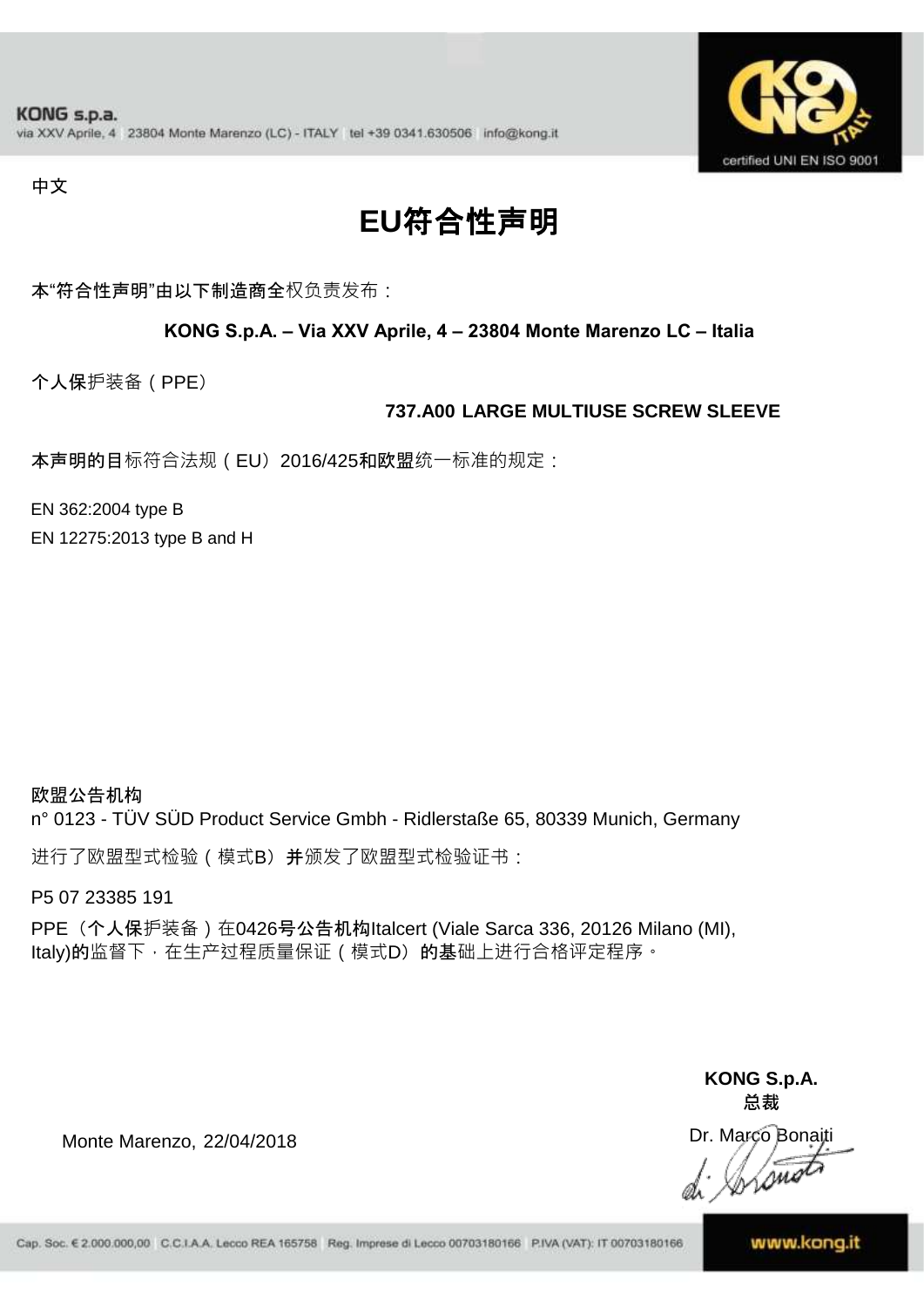

българск

### **Декларация за съответствие EU**

Настоящата Декларация за съответствие се издава под изключителната отговорност на производителя:

**KONG S.p.A. – Via XXV Aprile, 4 – 23804 Monte Marenzo LC – Italia**

Личното предпазно средство (ЛПС)

### **737.A00 LARGE MULTIUSE SCREW SLEEVE**

предмет на настоящата декларация е в съответствие с Регламент (ЕU) 2016/425 и хармонизираните стандарти на Европейския съюз:

EN 362:2004 type B

EN 12275:2013 type B and H

Нотифицираният организъм

n° 0123 - TÜV SÜD Product Service Gmbh - Ridlerstaße 65, 80339 Munich, Germany е провел изпитване EU за типово одобрение (формуляр "B") и е издал сертификат за типово одобрение ЕU:

P5 07 23385 191

Личното предпазно средство (ЛПС) е предмет на процедура за оценка на съответствието, основаваща се на гаранция на качеството на производствения процес (формуляр "D") под наблюдението на нотифицирания организъм № 0426 Italcert (Viale Sarca 336, 20126 Milano (MI), Italy).

> **KONG S.p.A. Председател**

Dr. Marco Bonaiti Wome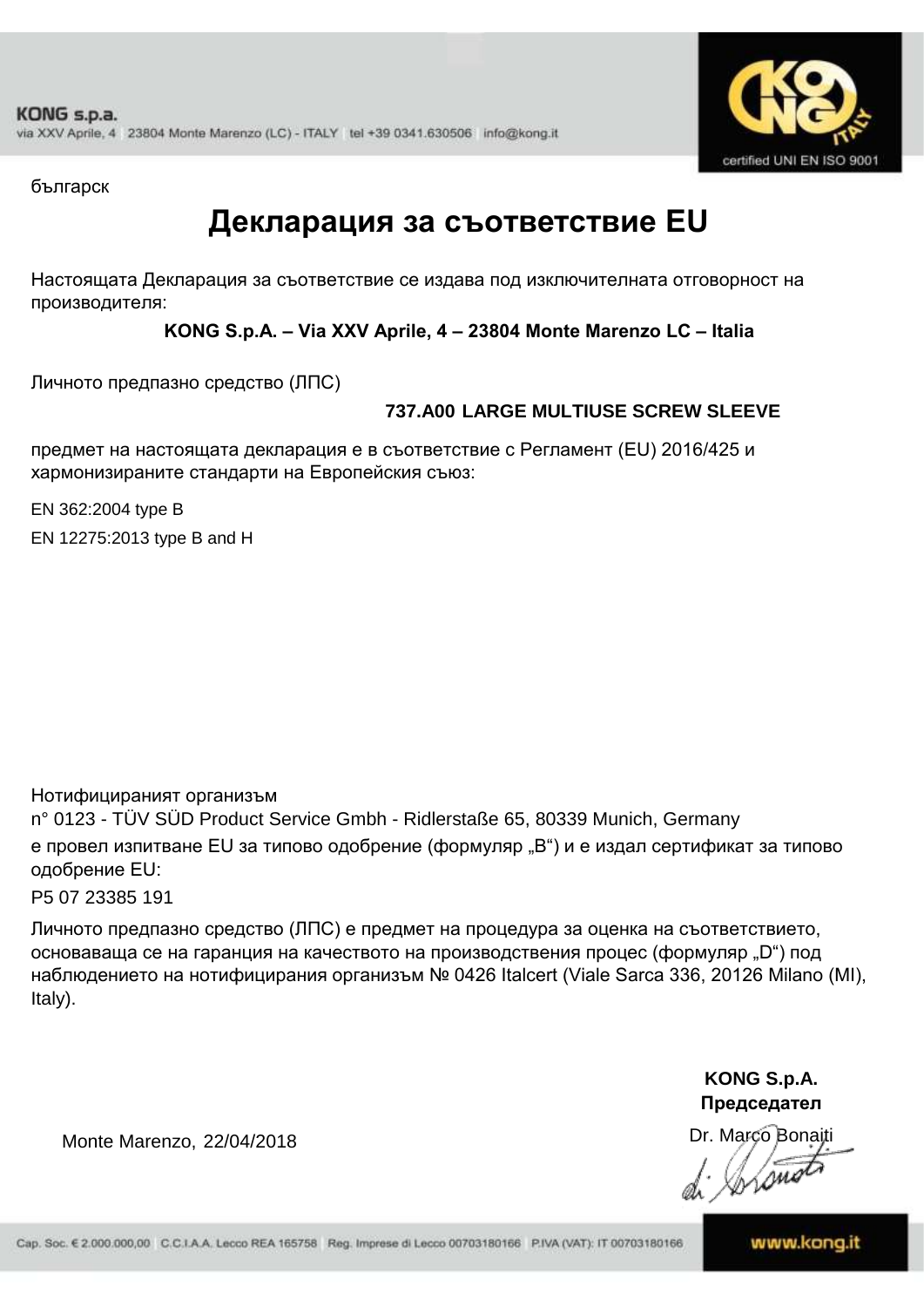

čeština

# **UE prohlášení o shodě**

Toto prohlášení o shodě je učiněno na výhradní zodpovědnost výrobce:

#### **KONG S.p.A. – Via XXV Aprile, 4 – 23804 Monte Marenzo LC – Italia**

Osobní ochranný prostředek (OOP)

### **737.A00 LARGE MULTIUSE SCREW SLEEVE**

který je předmětem prohlášení, splňuje požadavky nařízení (EU) 2016/425 a harmonizačních právních předpisů Evropské unie:

EN 362:2004 type B EN 12275:2013 type B and H

Oznámený subjekt n° 0123 - TÜV SÜD Product Service Gmbh - Ridlerstaße 65, 80339 Munich, Germany

provedl UE přezkoušení typu (modul B) a vydal certifikát UE přezkoušení typu:

P5 07 23385 191

OOP podléhá postupu posouzení shody s typem založené na zajištění jakosti výrobního procesu (modul D) pod dohledem oznámeného subjektu č. 0426 Italcert (Viale Sarca 336, 20126 Milano (MI), Italy).

> **KONG S.p.A. Předseda**

Dr. Marco Bonaiti

Monte Marenzo, 22/04/2018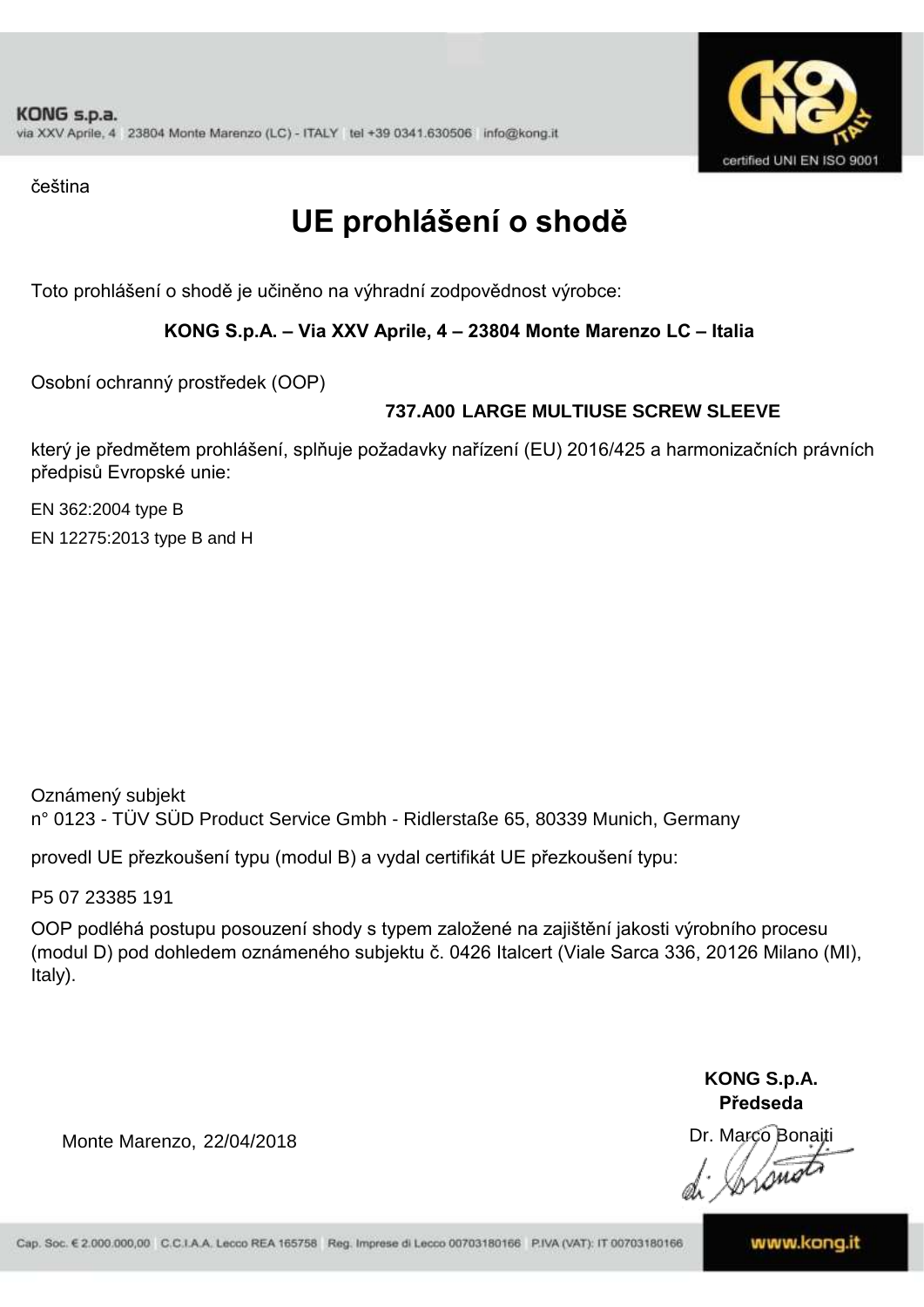

Hrvatski

# **EU Izjava o sukladnosti**

Ova se izjava o sukladnosti izdaje pod isključivom odgovornošću proizvođača:

**KONG S.p.A. – Via XXV Aprile, 4 – 23804 Monte Marenzo LC – Italia**

Osobna zaštitna oprema (OZO)

### **737.A00 LARGE MULTIUSE SCREW SLEEVE**

Predmet izjave u skladu je s Uredbom (EU) 2016/425 i sa zakonodavstvom Unije o usklađivanju:

EN 362:2004 type B EN 12275:2013 type B and H

Prijavljeno tijelo n° 0123 - TÜV SÜD Product Service Gmbh - Ridlerstaße 65, 80339 Munich, Germany

obavilo je EU ispitivanje tipa (modul B) i izdalo potvrdu o EU ispitivanju tipa:

P5 07 23385 191

OZO je predmet postupka ocjenjivanja sukladnosti s tipom na temelju osiguranja kvalitete proizvodnog postupka (modul D) pod nadzorom prijavljenog tijela br. 0426 Italcert (Viale Sarca 336, 20126 Milano (MI), Italy).

> **KONG S.p.A. Direktor**

Dr. Marco Bonaiti mi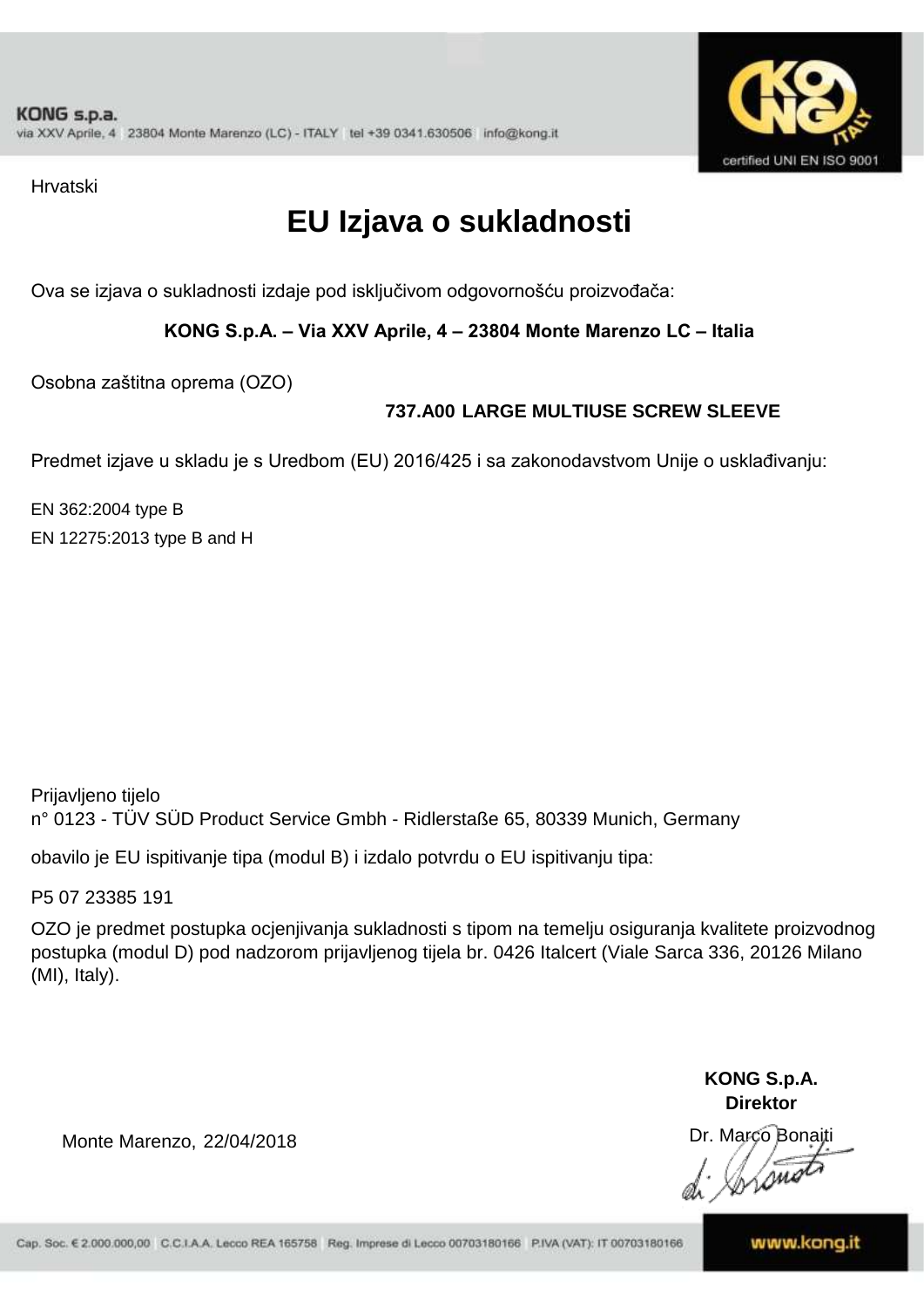

Dansk

### **EU-overensstemmelseserklæring**

Denne overensstemmelseserklæring udstedes på fabrikantens ansvar:

#### **KONG S.p.A. – Via XXV Aprile, 4 – 23804 Monte Marenzo LC – Italia**

Det personlige værnemiddel (PPE - PV'er)

### **737.A00 LARGE MULTIUSE SCREW SLEEVE**

anført i erklæringen er i overensstemmelse med forordning (EU) nr. 2016/425 og med EUharmoniseringslovgivningen:

EN 362:2004 type B EN 12275:2013 type B and H

Det bemyndigede organ n° 0123 - TÜV SÜD Product Service Gmbh - Ridlerstaße 65, 80339 Munich, Germany

har foretaget en EU-typeafprøvning (Modul B) og har udstedt EU-typeafprøvningsattest:

P5 07 23385 191

Det personlige værnemiddel er genstand for proceduren for typeoverensstemmelse på grundlag af kvalitetssikring af fremstillingsprocessen (modul D) under tilsyn fra det bemyndigede organ nr. 0426 Italcert (Viale Sarca 336, 20126 Milano (MI), Italy).

> **KONG S.p.A. Formand**

Dr. Marco Bonaiti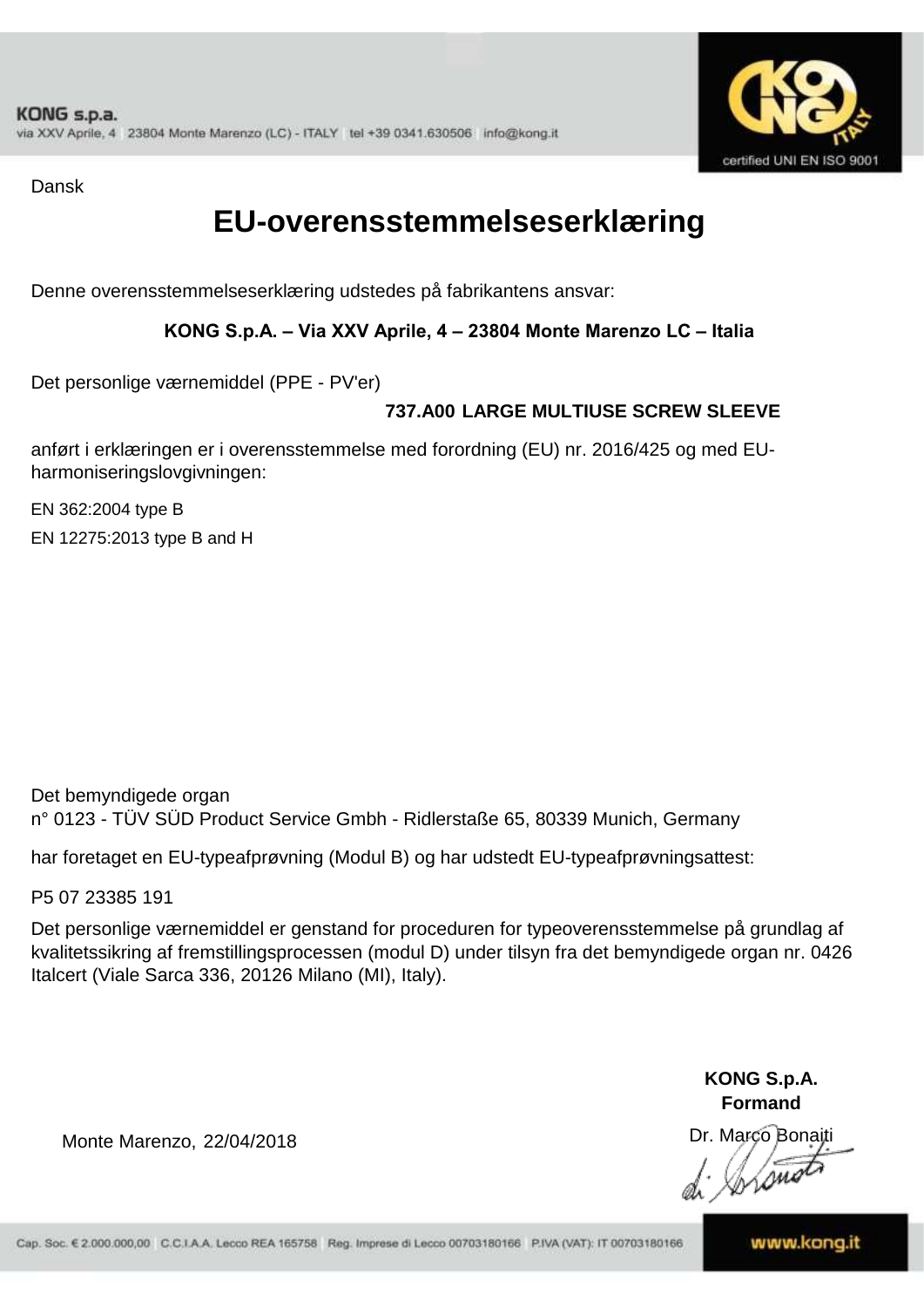

**Nederlands** 

## **EU-conformiteitsverklaring**

Deze conformiteitsverklaring wordt verstrekt op eigen verantwoording van de fabrikant:

#### **KONG S.p.A. – Via XXV Aprile, 4 – 23804 Monte Marenzo LC – Italia**

Het persoonlijk beschermingsmiddel (PBM)

### **737.A00 LARGE MULTIUSE SCREW SLEEVE**

voorwerp van deze verklaring, voldoet aan de Verordening (EU) 2016/425 en de harmonisatiewetgeving van de Europese Unie:

EN 362:2004 type B EN 12275:2013 type B and H

De aangemelde instantie n° 0123 - TÜV SÜD Product Service Gmbh - Ridlerstaße 65, 80339 Munich, Germany

heeft het EU-typeonderzoek (module B) verricht en het certificaat van EU-typeonderzoek afgegeven:

P5 07 23385 191

Het PBM is onderworpen aan de conformiteitsbeoordelingsprocedure met het type op basis van kwaliteitsborging van het productieproces (module D) onder toezicht van de aangemelde instantie Italcert nr. 0426 (Viale Sarca 336, 20126 Milano (MI), Italy).

> **KONG S.p.A. De voorzitter**

Dr. Marco Bonaiti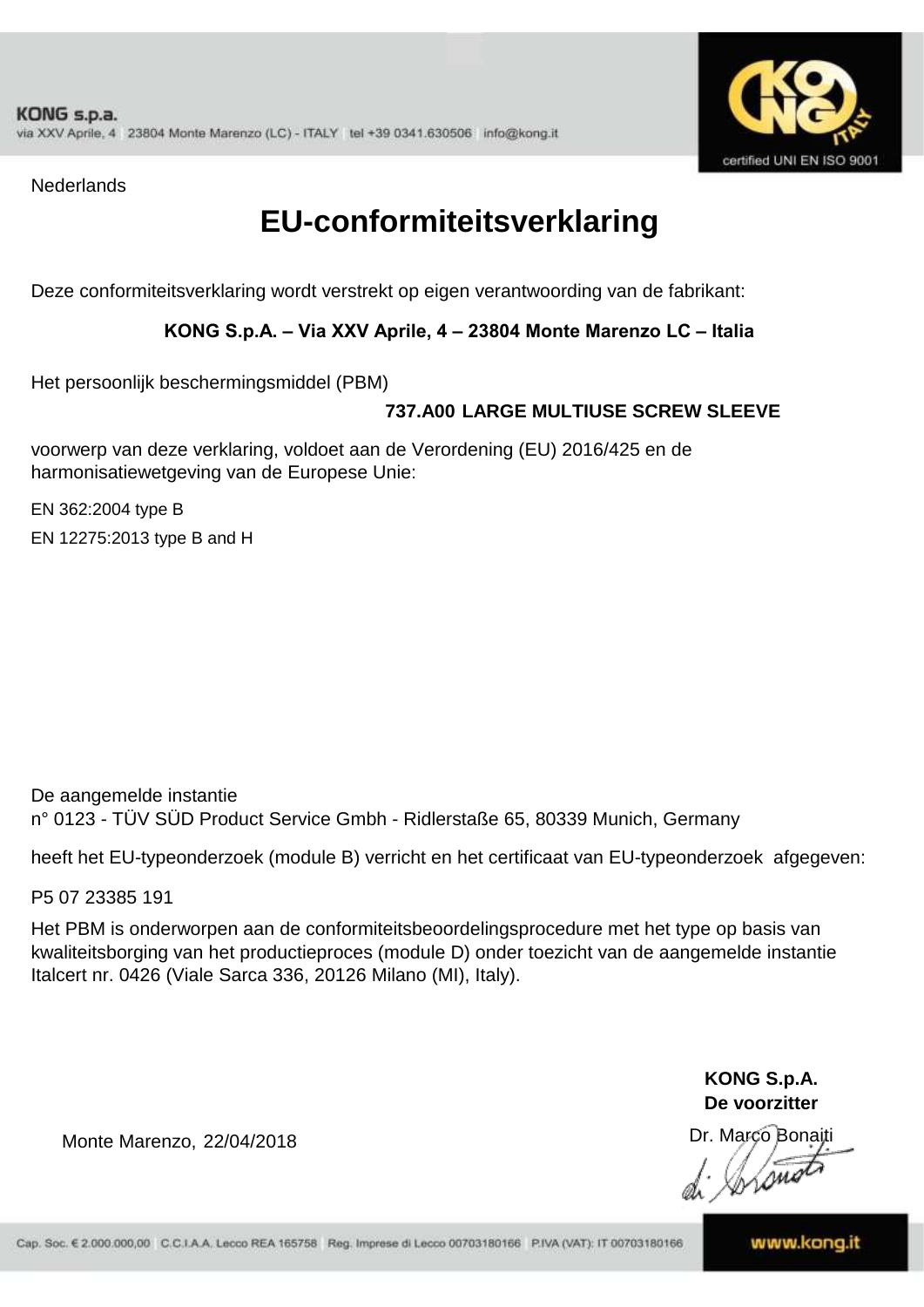

Eesti

## **EL-i vastavusdeklaratsioon**

See vastavusdeklaratsioon on välja antud järgmise tootja ainuvastutusel:

#### **KONG S.p.A. – Via XXV Aprile, 4 – 23804 Monte Marenzo LC – Italia**

Isikukaitsevahend

### **737.A00 LARGE MULTIUSE SCREW SLEEVE**

vastavusdeklaratsiooniga hõlmatud isikukaitsevahend vastab määrusele (EL) 2016/425 ja Euroopa Liidu ühtlustamisõigusaktidele:

EN 362:2004 type B EN 12275:2013 type B and H

Teavitatud asutus n° 0123 - TÜV SÜD Product Service Gmbh - Ridlerstaße 65, 80339 Munich, Germany

on teinud tüübihindamise (moodul B) ja väljastanud tüübihindamissertifikaadi:

P5 07 23385 191

Isikukaitsevahendile kohaldatakse tootmiskvaliteedi tagamisel põhinevat tüübivastavuse hindamise menetlust (moodul B) teavitatud asutuse 0426 Italcert (Viale Sarca 336, 20126 Milano (MI), Italy) järelevalve all.

> **KONG S.p.A. Esimees**

Dr. Marco Bonaiti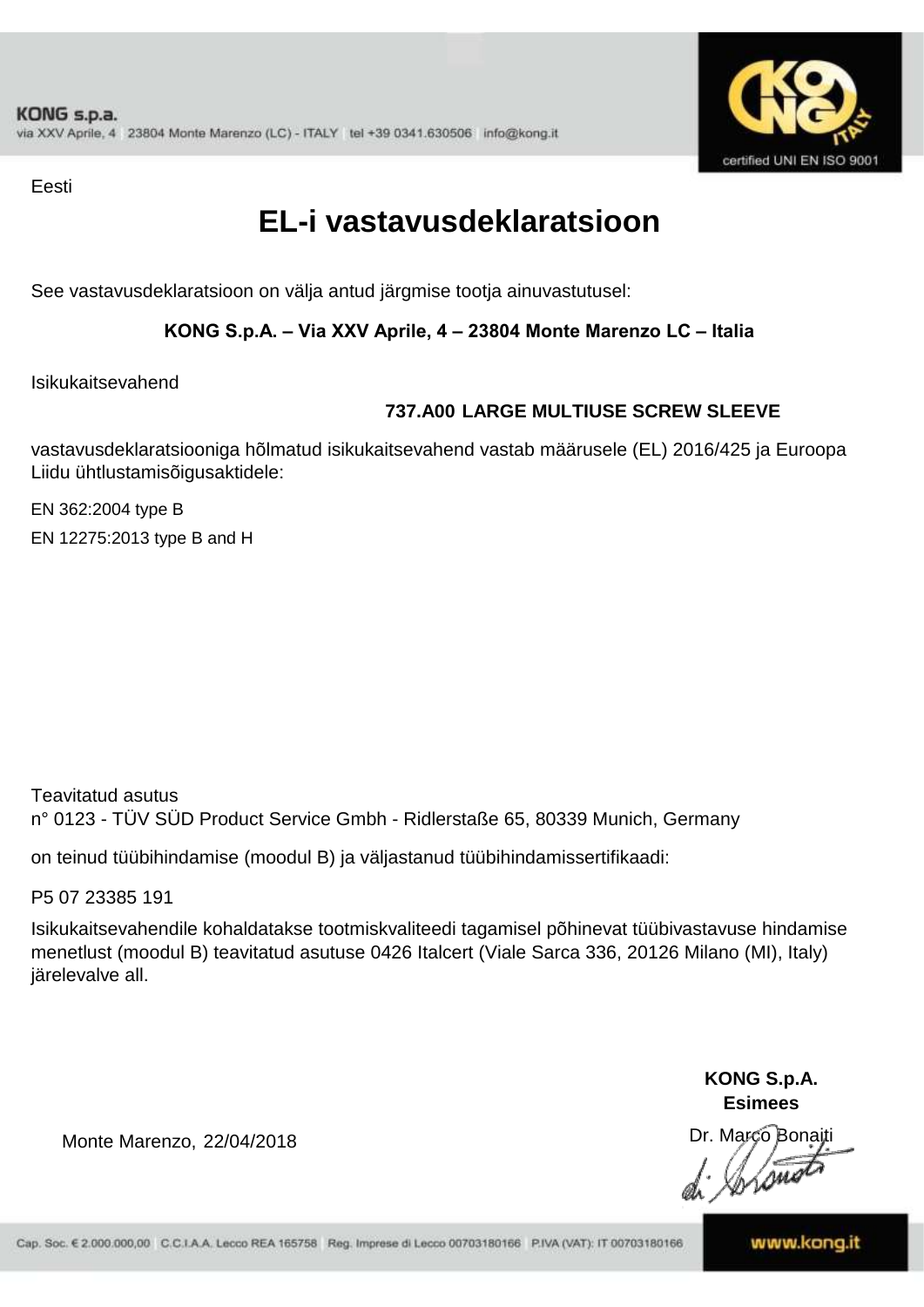

Suomi

## **EU-vaatimustenmukaisuusvakuutus**

Tämä vaatimustenmukaisuusvakuutus on annettu valmistajan yksinomaisella vastuulla:

**KONG S.p.A. – Via XXV Aprile, 4 – 23804 Monte Marenzo LC – Italia**

Vakuutuksen kohteena oleva henkilönsuojain

### **737.A00 LARGE MULTIUSE SCREW SLEEVE**

on neuvoston asetuksen (EU) N:o 2016/425 ja unionin yhdenmukaistamislainsäädännön mukainen:

EN 362:2004 type B EN 12275:2013 type B and H

Ilmoitettu laitos n° 0123 - TÜV SÜD Product Service Gmbh - Ridlerstaße 65, 80339 Munich, Germany

suoritti EU-tyyppitarkastuksen (moduuli B) ja antoi EU-tyyppitarkastustodistuksen:

P5 07 23385 191

Henkilönsuojaimeen sovelletaan tuotantoprosessin laadunvarmistukseen perustuvaa tyypinmukaisuutta (moduuli D) ilmoitetun laitoksen Italcert (Viale Sarca 336, 20126 Milano (MI), Italy) numero 0426 valvonnassa.

> **KONG S.p.A. Presidentti**

Dr. Marco Bonaiti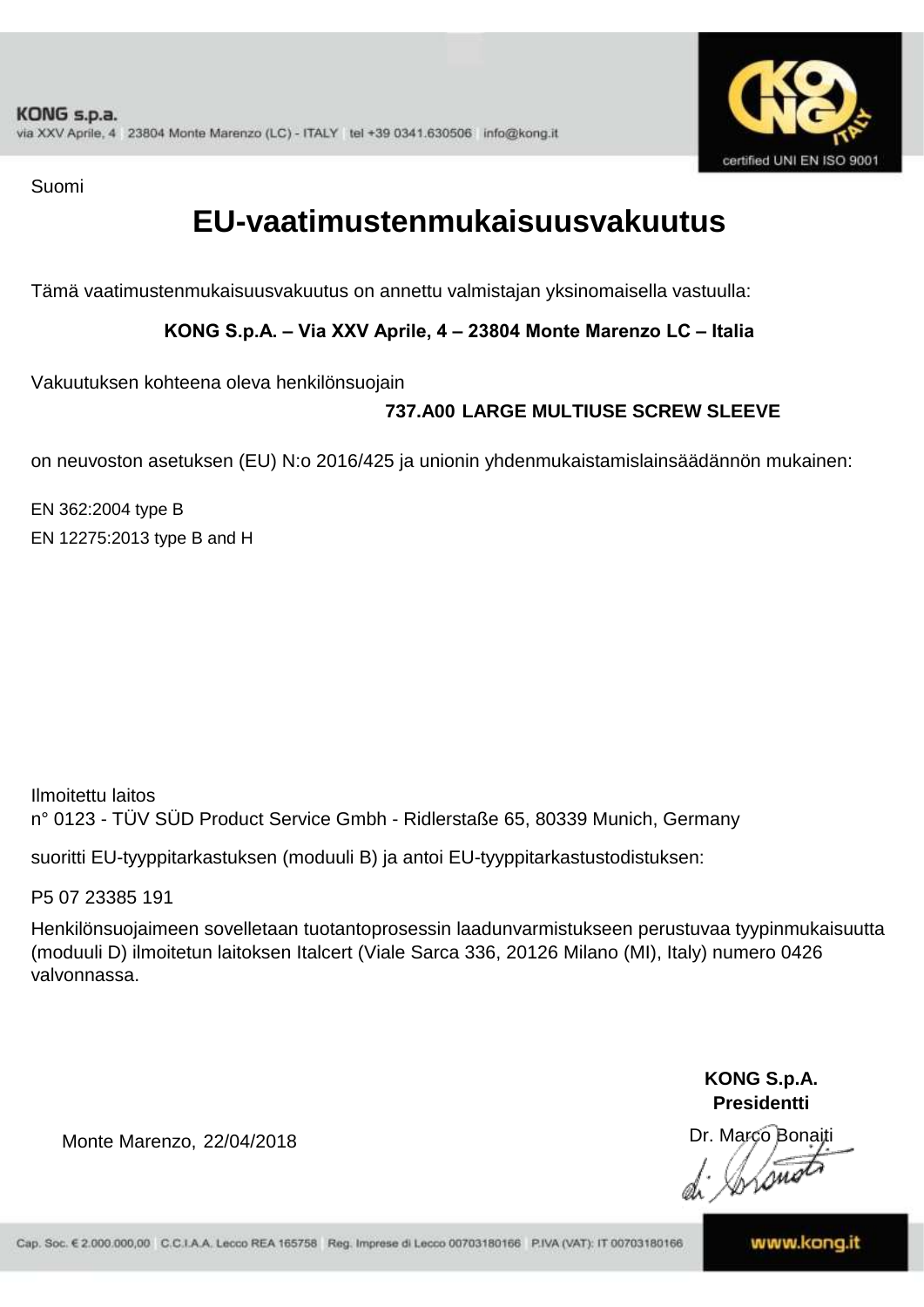

Gàidhlig

# **Dearbhú Comhréireachta de chuid AE**

Eisítear an Dearbhú Comhréireachta seo faoi fhreagracht eisiach an monaróra:

**KONG S.p.A. – Via XXV Aprile, 4 – 23804 Monte Marenzo LC – Italia**

Comhlíonann an Trealamh Cosanta Pearsanta (TCP)

### **737.A00 LARGE MULTIUSE SCREW SLEEVE**

faoi réir an dearbhaithe Rialachán (AE) 2016/425 agus caighdeáin chomhchuibhithe an Aontais Eorpaigh:

EN 362:2004 type B EN 12275:2013 type B and H

An comhlacht dá dtugtar fógra n° 0123 - TÜV SÜD Product Service Gmbh - Ridlerstaße 65, 80339 Munich, Germany

rinne sé an scrúdú AE don chineál (modúl B), agus d'eisigh sé deimhniú ar chineálscrúdú AE:

P5 07 23385 191

Tá an TCP faoi réir an nós imeachta um measúnú comhréireacha cineálacha, bunaithe ar dhearbhú cáilíochta an phróisis táirgthe (modúl D), faoi fhaireachas an chomhlachta dá dtugtar fógra, uimh. 0426 Italcert (Viale Sarca 336, 20126 Milano (MI), Italy).

> **KONG S.p.A. An tUachtarán**

Dr. Marco Bonaiti

Monte Marenzo, 22/04/2018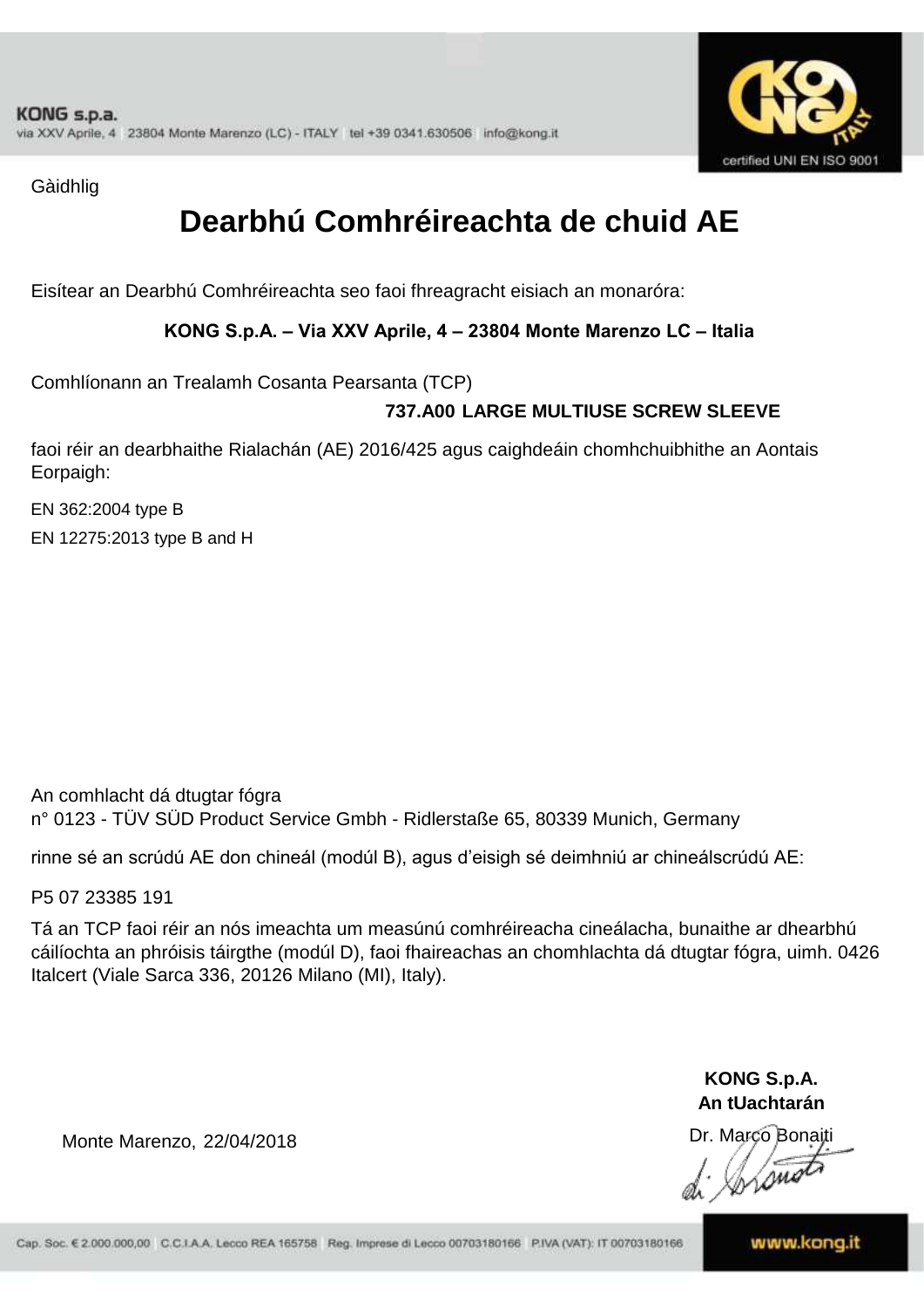

Ελληνικά

# **Δήλωση συμμόρφωσης ΕE**

Η παρούσα δήλωση συμμόρφωσης εκδίδεται με την αποκλειστική ευθύνη του κατασκευαστή:

#### **KONG S.p.A. – Via XXV Aprile, 4 – 23804 Monte Marenzo LC – Italia**

Η συσκευή ατομικής προστασίας (ΜΑΠ)

### **737.A00 LARGE MULTIUSE SCREW SLEEVE**

αντικείμενο της δήλωσης συμμορφώνεται με τον κανονισμό (ΕΕ) 2016/425 και τα πρότυπα εναρμόνισης της Ευρωπαϊκής Ένωσης:

EN 362:2004 type B

EN 12275:2013 type B and H

Ο κοινοποιημένος οργανισμός

n° 0123 - TÜV SÜD Product Service Gmbh - Ridlerstaße 65, 80339 Munich, Germany πραγματοποίησε την εξέταση τύπου ΕΕ (έγγραφο Β) και εξέδωσε το πιστοποιητικό εξέτασης ΕΕ του τύπου:

P5 07 23385 191

Το ΜΑΠ υπόκειται στη διαδικασία αξιολόγησης της συμμόρφωσης τύπου με βάση τη διασφάλιση ποιότητας της παραγωγικής διαδικασίας (έγγραφο D) υπό την εποπτεία του κοινοποιημένου οργανισμού αριθ. 0426 Italcert (Viale Sarca 336, 20126 Milano (MI), Italy).

> **KONG S.p.A. Ο Πρόεδρος**

Dr. Marco Bonaiti

Lome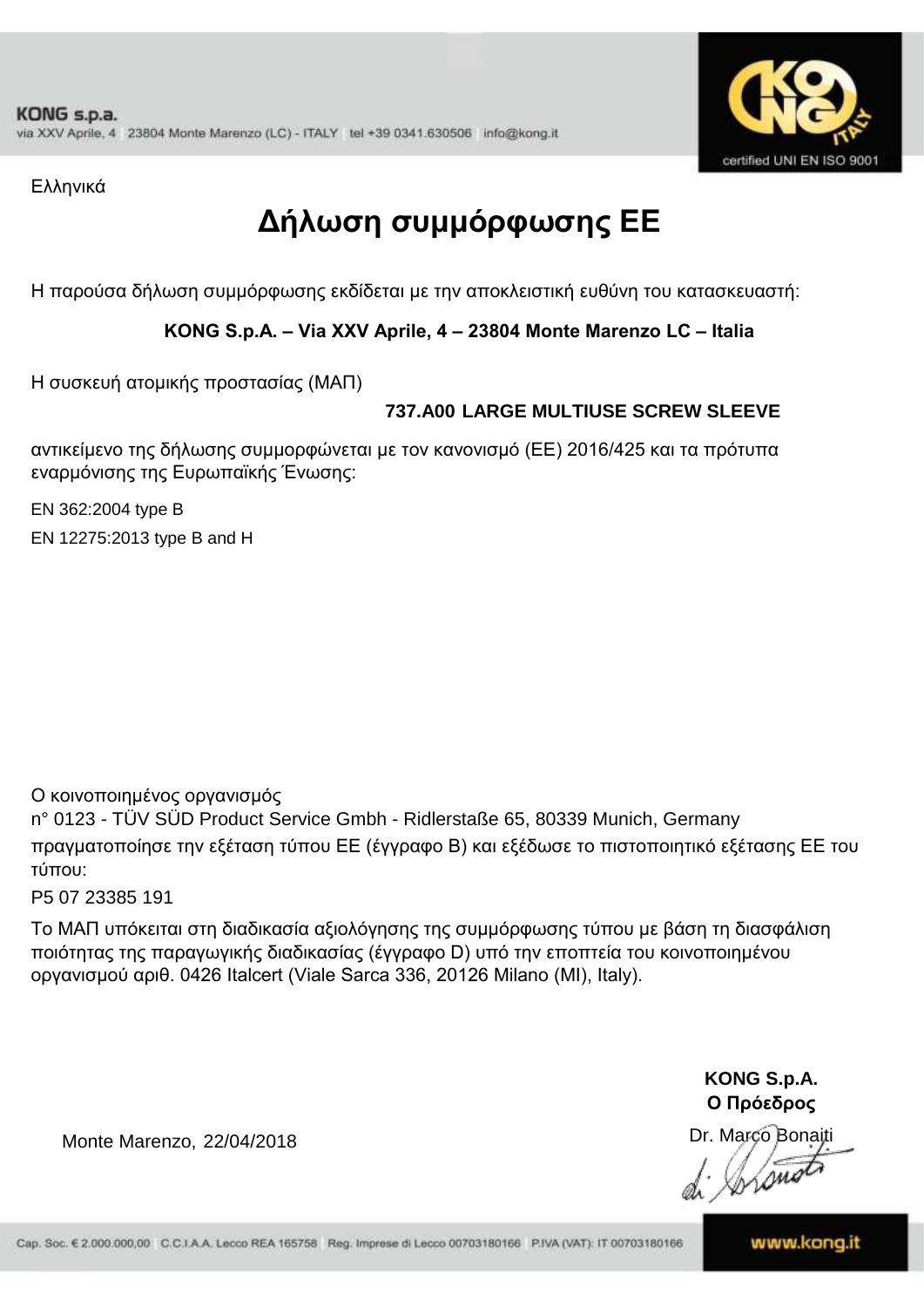

Magyar

# **EU Megfelelőségi nyilatkozat**

Ez a Megfelelőségi nyilatkozat az alábbi gyártó kizárólagos felelőssége alatt került kibocsátásra:

**KONG S.p.A. – Via XXV Aprile, 4 – 23804 Monte Marenzo LC – Italia**

Az egyéni védőfelszerelés

### **737.A00 LARGE MULTIUSE SCREW SLEEVE**

mely a nyilatkozat tárgyát képezi, megfelel az (EU) 2016/425 szabályozásának és az Európai Unió harmonizált szabványainak:

EN 362:2004 type B EN 12275:2013 type B and H

A bejelentett szervezet n° 0123 - TÜV SÜD Product Service Gmbh - Ridlerstaße 65, 80339 Munich, Germany

elvégezte az EU-típusvizsgálatot ("B" modul), és kiadta az EU-típusvizsgálati tanúsítványt:

P5 07 23385 191

Az egyéni védőfelszerelés a gyártási folyamat minőség biztosításán alapuló megfelelőségértékelés tárgya (D modul), melynek felügyeletét az Italcert (Viale Sarca 336, 20126 Milano (MI), Italy). 0426 sz. hitelesítést végző szervezet végzi.

> **KONG S.p.A. Elnök**

Dr. Marco Bonaiti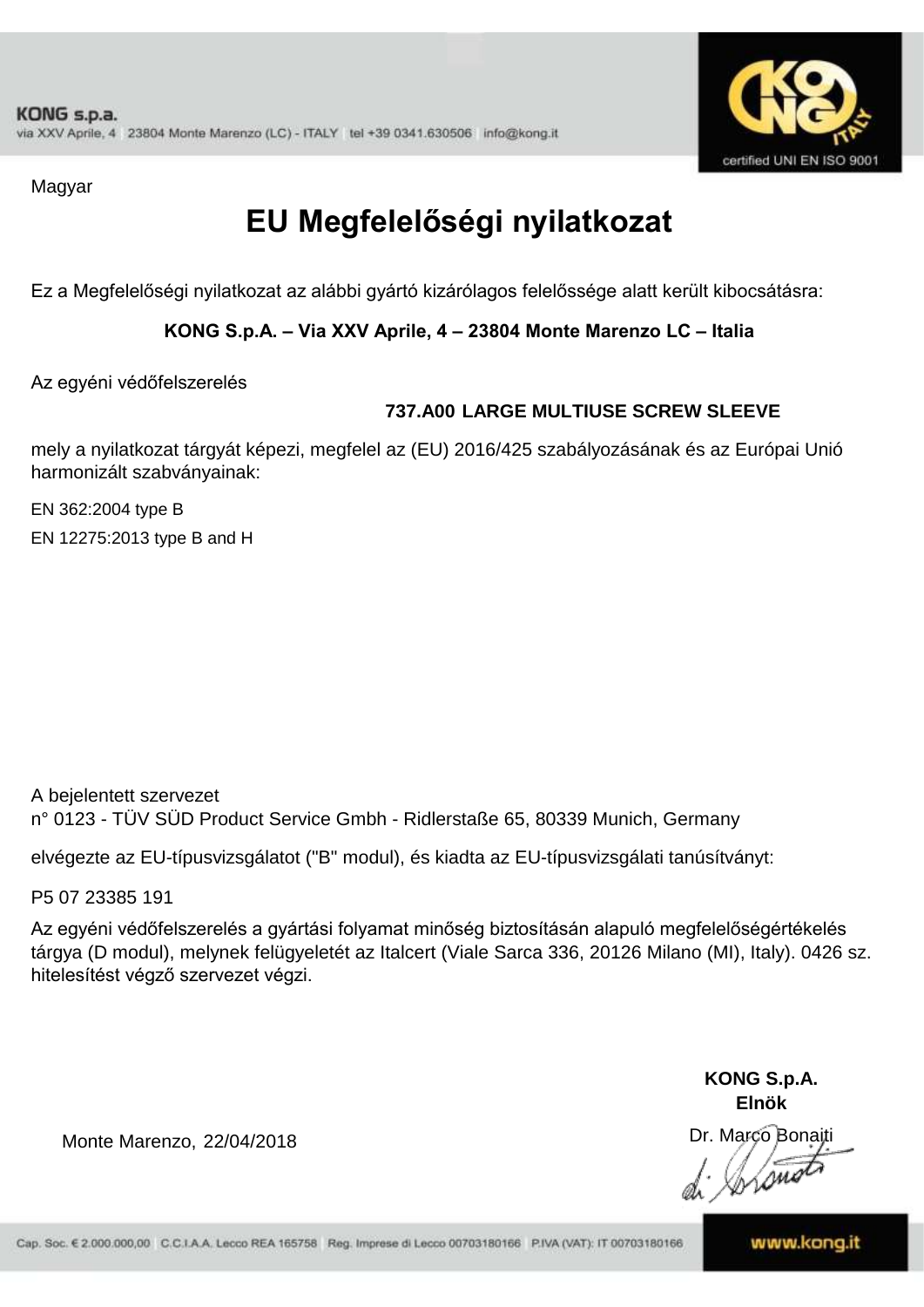

Latviešu

## **ES atbilstības deklarācija**

Šī atbilstības deklarācija ir izdota vienīgi uz ražotāja atbildību:

#### **KONG S.p.A. – Via XXV Aprile, 4 – 23804 Monte Marenzo LC – Italia**

Individuālais aizsardzības līdzeklis (IAL)

### **737.A00 LARGE MULTIUSE SCREW SLEEVE**

deklarācijas priekšmets atbilst Regulai (ES) 2016/425 un Eiropas Savienības saskaņošanas tiesību aktiem:

EN 362:2004 type B EN 12275:2013 type B and H

Paziņotā struktūra n° 0123 - TÜV SÜD Product Service Gmbh - Ridlerstaße 65, 80339 Munich, Germany

veica ES tipa pārbaudi (B modulis) un izdeva ES tipa pārbaudes sertifikātu:

P5 07 23385 191

Uz IAL attiecas atbilstības novērtēšanas procedūra "Atbilstība tipam, pamatojoties uz kvalitātes nodrošināšanu ražošanas procesā" (D modulis) paziņotās struktūras Italcert (Viale Sarca 336, 20126 Milano (MI), Italy), Nr. 0426 uzraudzībā.

> **KONG S.p.A. Priekšsēdētājs**

Dr. Marco Bonaiti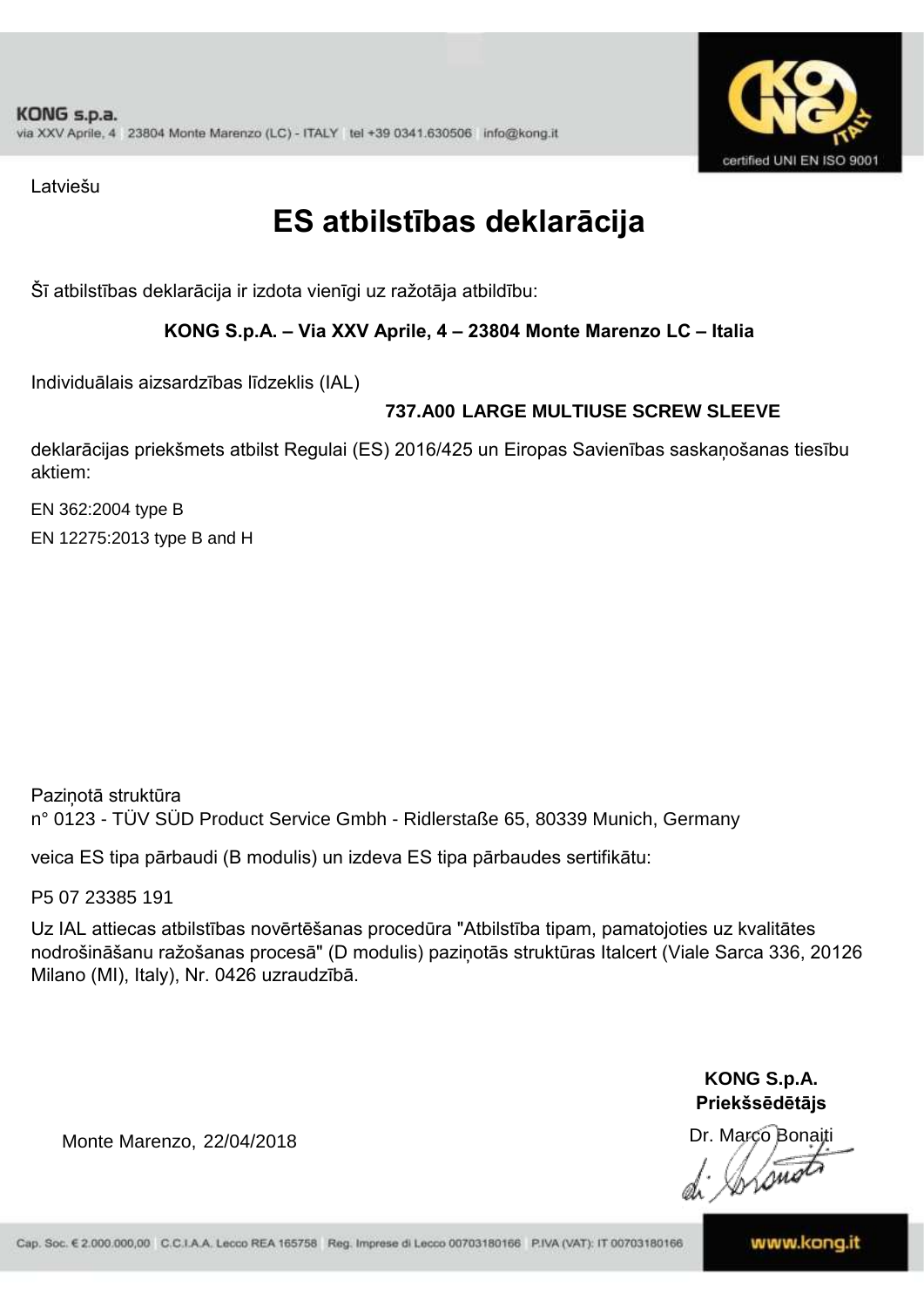

Lietuvių

# **ES atitikties deklaracija**

Ši atitikties deklaracija išduota tik gamintojo išimtine atsakomybe:

**KONG S.p.A. – Via XXV Aprile, 4 – 23804 Monte Marenzo LC – Italia**

Asmeninės Apsaugos Priemonė (IAL)

### **737.A00 LARGE MULTIUSE SCREW SLEEVE**

deklaracijos objektas atitinka (ES) Reglamentą 2016/425 ir Europos Sąjungos derinimo teisės aktus:

EN 362:2004 type B EN 12275:2013 type B and H

Notifikuotoji įstaiga n° 0123 - TÜV SÜD Product Service Gmbh - Ridlerstaße 65, 80339 Munich, Germany

atliko ES tyrimą tipo (B modulis) ir išdavė ES tyrimo sertifikatą tipo:

P5 07 23385 191

AAP taikoma atitikties vertinimo pagal tipą procedūra, pagrįsta gamybos proceso kokybės užtikrinimu (D modulis), prižiūrint notifikuotajai įstaigai nr. 0426 Italcert (Viale Sarca 336, 20126 Milano (MI), Italy).

> **KONG S.p.A. Prezidentas**

Dr. Marco Bonaiti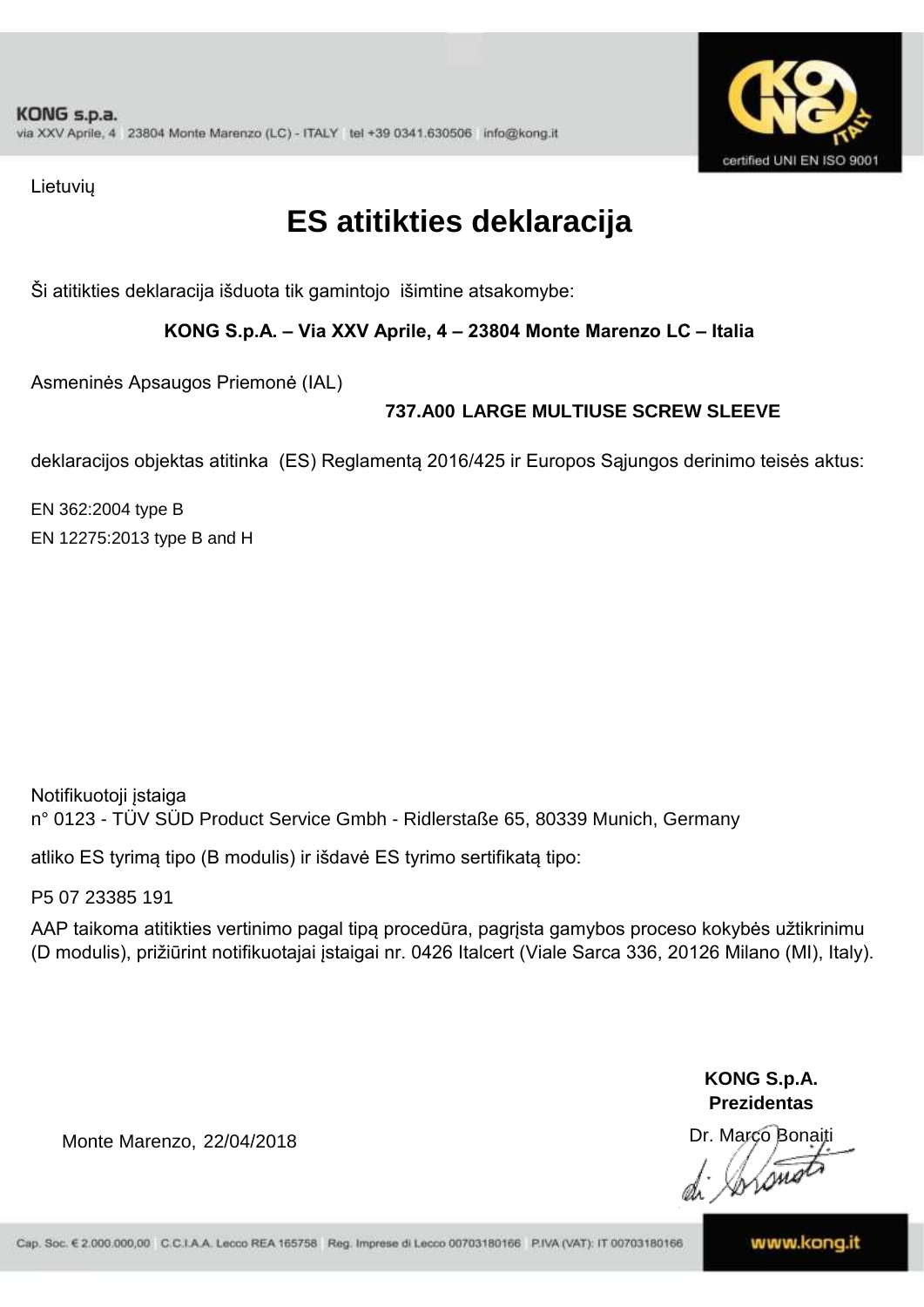

**Malti** 

# **Dikjarazzjoni ta' Konformità tal-UE**

Id-Dikjarazzjoni ta' Konformità tinħareġ taħt ir-responsabbiltà unika tal-manifattur:

**KONG S.p.A. – Via XXV Aprile, 4 – 23804 Monte Marenzo LC – Italia**

It-Tagħmir ta' Protezzjoni Personali (TPP-PPE)

### **737.A00 LARGE MULTIUSE SCREW SLEEVE**

l-għan tad-dikjarazzjoni huwa f'konformità ma' Regolament (UE) 2016/425 u tal-istandards t'armonizzazzjoni tal-Unjoni Ewropea:

EN 362:2004 type B

EN 12275:2013 type B and H

Il-korp notifikat n° 0123 - TÜV SÜD Product Service Gmbh - Ridlerstaße 65, 80339 Munich, Germany

wettaq l-eżami tal-UE tat-tip (modulu B) u ħareġ iċ-ċertifikat tal-eżami tal-UE tat-tip:

P5 07 23385 191

It-TPI huwa suġġett għall-proċedura ta' valutazzjoni għat-tip abbażi tal-garanzija ta' kwalità tal-proċess ta' produzzjoni (modulu D) taħt is-sorveljanza tal-korp notifikat nru. 0426 Italcert (Viale Sarca 336, 20126 Milano (MI), Italy).

> **KONG S.p.A. Iċ-Ċermin**

Dr. Marco Bonaiti

Monte Marenzo, 22/04/2018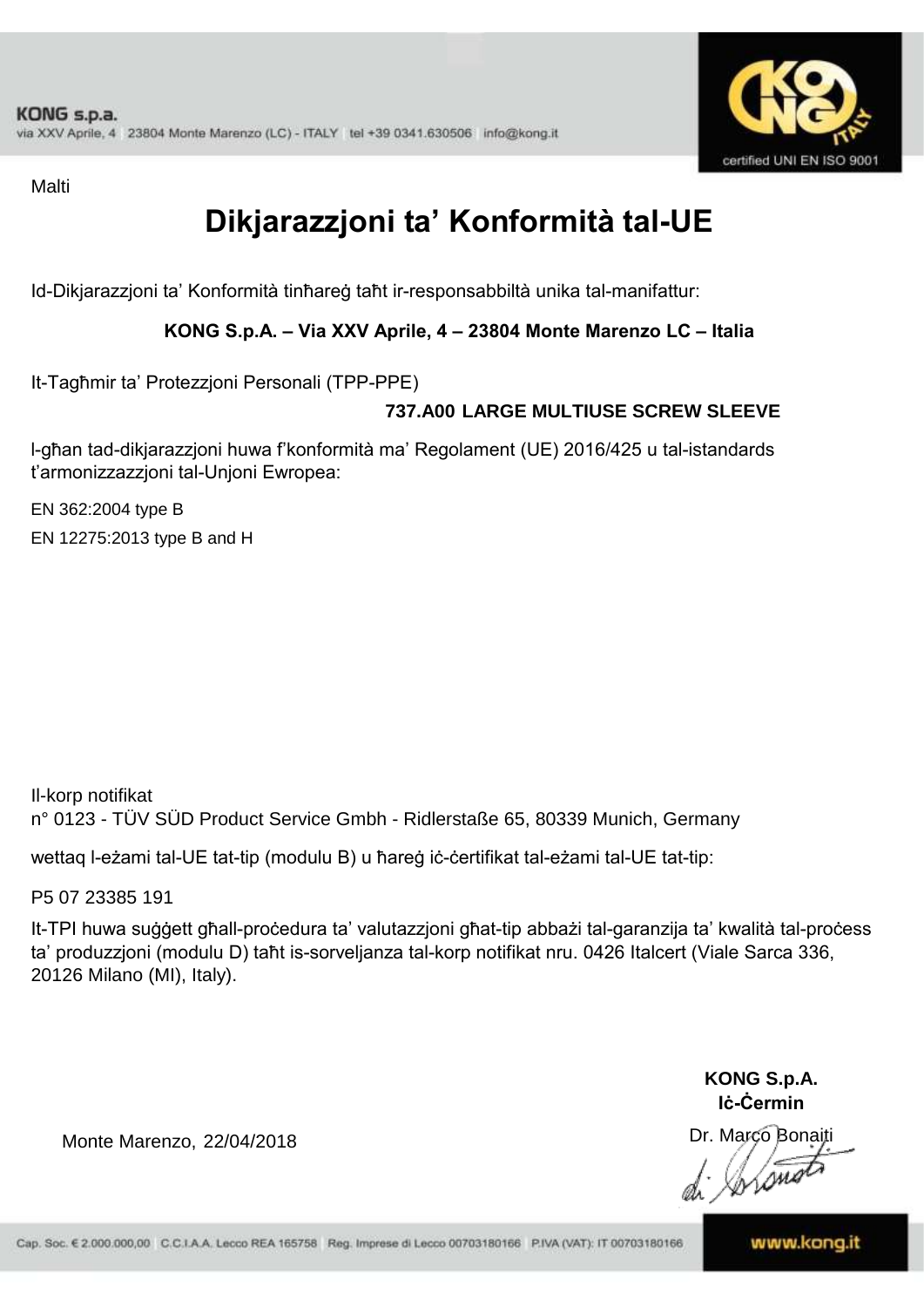

Polskie

# **Deklaracji zgodności WE**

Niniejsza Deklaracja Zgodności została wydana na wyłączną odpowiedzialność producenta:

**KONG S.p.A. – Via XXV Aprile, 4 – 23804 Monte Marenzo LC – Italia**

Środek Ochrony Indywidualnej (ŚOI)

### **737.A00 LARGE MULTIUSE SCREW SLEEVE**

przedmiot deklaracji jest zgodny z Rozporządzeniem (WE) 2016/425 i z normami zharmonizowanymi Unii Europejskiej:

EN 362:2004 type B

EN 12275:2013 type B and H

Notyfikowany organ n° 0123 - TÜV SÜD Product Service Gmbh - Ridlerstaße 65, 80339 Munich, Germany

wykonał badanie typu WE (moduł B) i wydał świadectwo badania typu WE:

P5 07 23385 191

ŚOI jest przedmiotem procedury oceny zgodności z typem, opierającej się na zapewnieniu jakości procesu produkcyjnego (moduł D) pod nadzorem notyfikowanego organu nr 0426 Italcert (Viale Sarca 336, 20126 Milano (MI), Italy).

> **KONG S.p.A. Prezes**

Dr. Marco Bonaiti

Monte Marenzo, 22/04/2018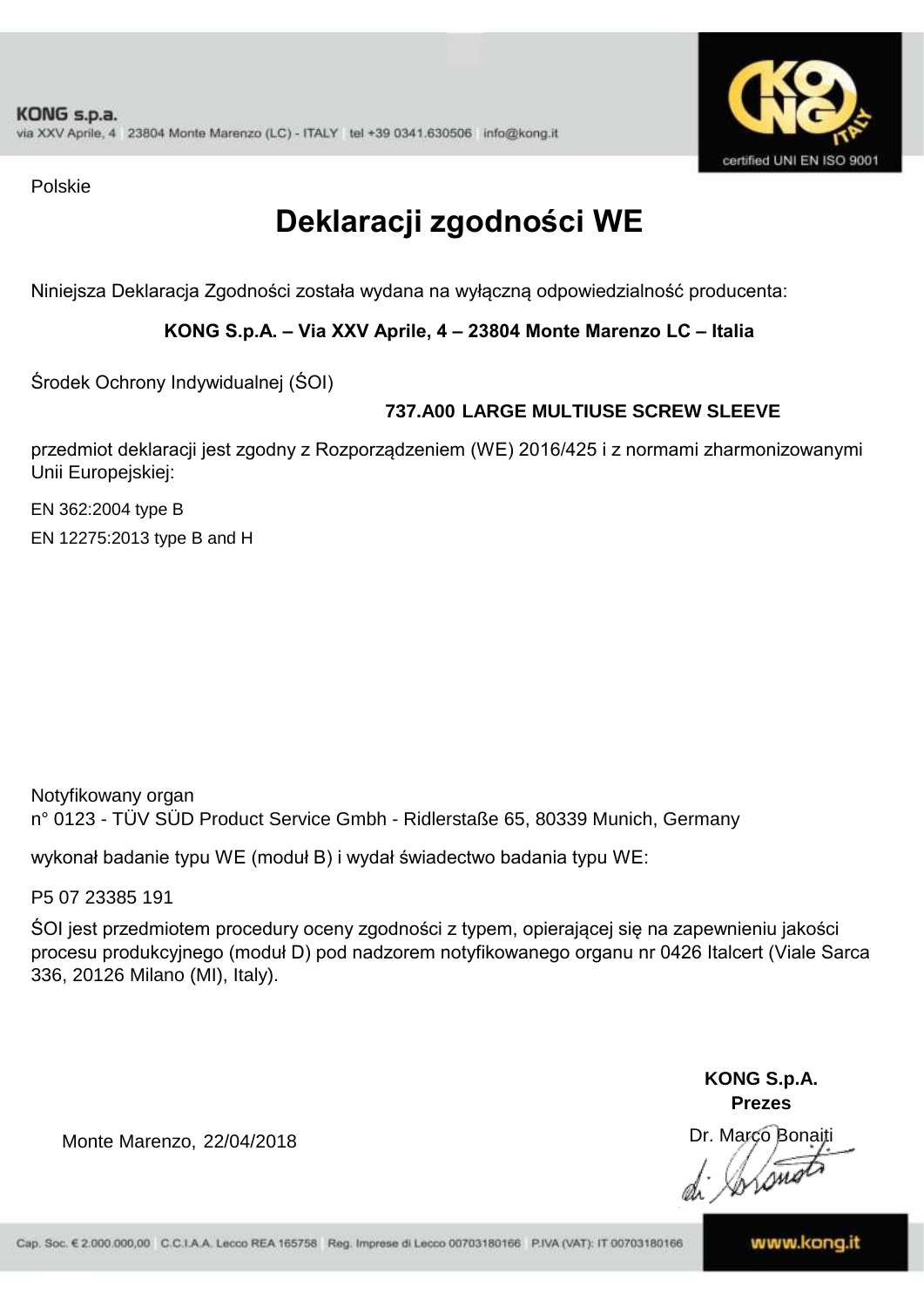

Português

# **Declaração de conformidade UE**

A presente Declaração de Conformidade é emitida sob a exclusiva responsabilidade do fabricante:

#### **KONG S.p.A. – Via XXV Aprile, 4 – 23804 Monte Marenzo LC – Italia**

O Equipamento de Proteção Individual (EPI)

### **737.A00 LARGE MULTIUSE SCREW SLEEVE**

objeto da declaração está em conformidade com o Regulamento (UE) 2016/425 e com as normas de harmonização da União Europeia:

EN 362:2004 type B EN 12275:2013 type B and H

O organismo notificado n° 0123 - TÜV SÜD Product Service Gmbh - Ridlerstaße 65, 80339 Munich, Germany

efetuou o exame UE de tipo (Módulo B) e emitiu o certificado de exame UE de tipo:

P5 07 23385 191

O EPI está sujeito ao procedimento de avaliação de conformidade com o tipo baseado na garantia da qualidade do processo de produção (módulo D) sob vigilância do organismo notificado n. 0426 Italcert (Viale Sarca 336, 20126 Milano (MI), Italy).

> **KONG S.p.A. O Presidente**

Dr. Marco Bonaiti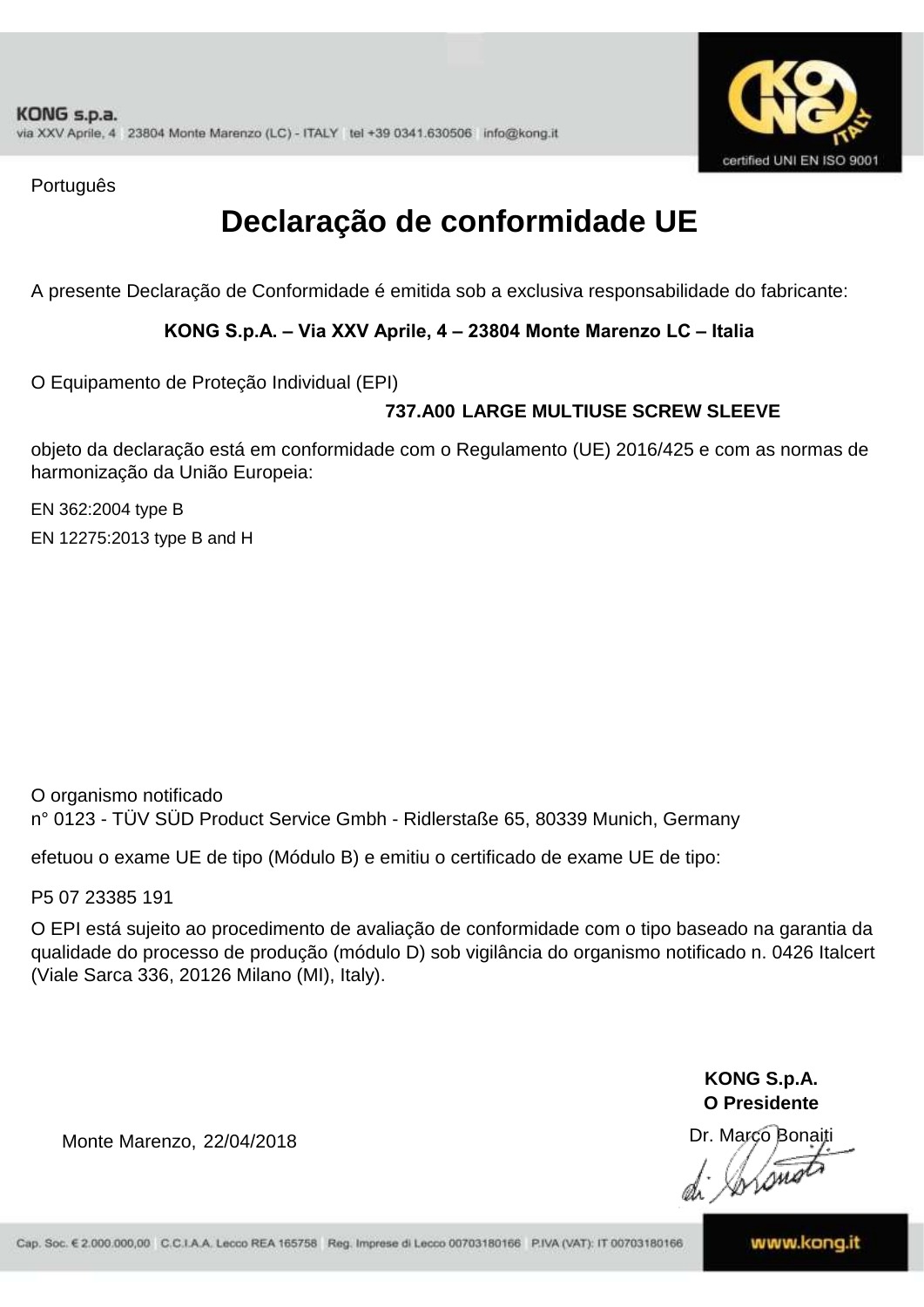

Română

# **Declarație de conformitate UE**

Prezenta declarație de conformitate este eliberată pe răspunderea exclusivă a producătorului:

**KONG S.p.A. – Via XXV Aprile, 4 – 23804 Monte Marenzo LC – Italia**

Echipamentul individual de protecție (EIP)

### **737.A00 LARGE MULTIUSE SCREW SLEEVE**

obiectul declarației, este conform cu Regulamentul (UE) 2016/425 și legislația armonizată a Uniunii Europene:

EN 362:2004 type B EN 12275:2013 type B and H

Organismul notificat n° 0123 - TÜV SÜD Product Service Gmbh - Ridlerstaße 65, 80339 Munich, Germany

a efectuat examinarea UE de tip (modulul B) și a eliberat certificatul de examinare UE de tip:

P5 07 23385 191

EIP face obiectul procedurii de evaluare a conformității de tip bazată pe asigurarea calității procesului de producție (modulul D) sub supravegherea organismului notificat nr. 0426 Italcert (Viale Sarca 336, 20126 Milano (MI), Italy).

> **KONG S.p.A. Președinte**

Dr. Marco Bonaiti Łoni

Monte Marenzo, 22/04/2018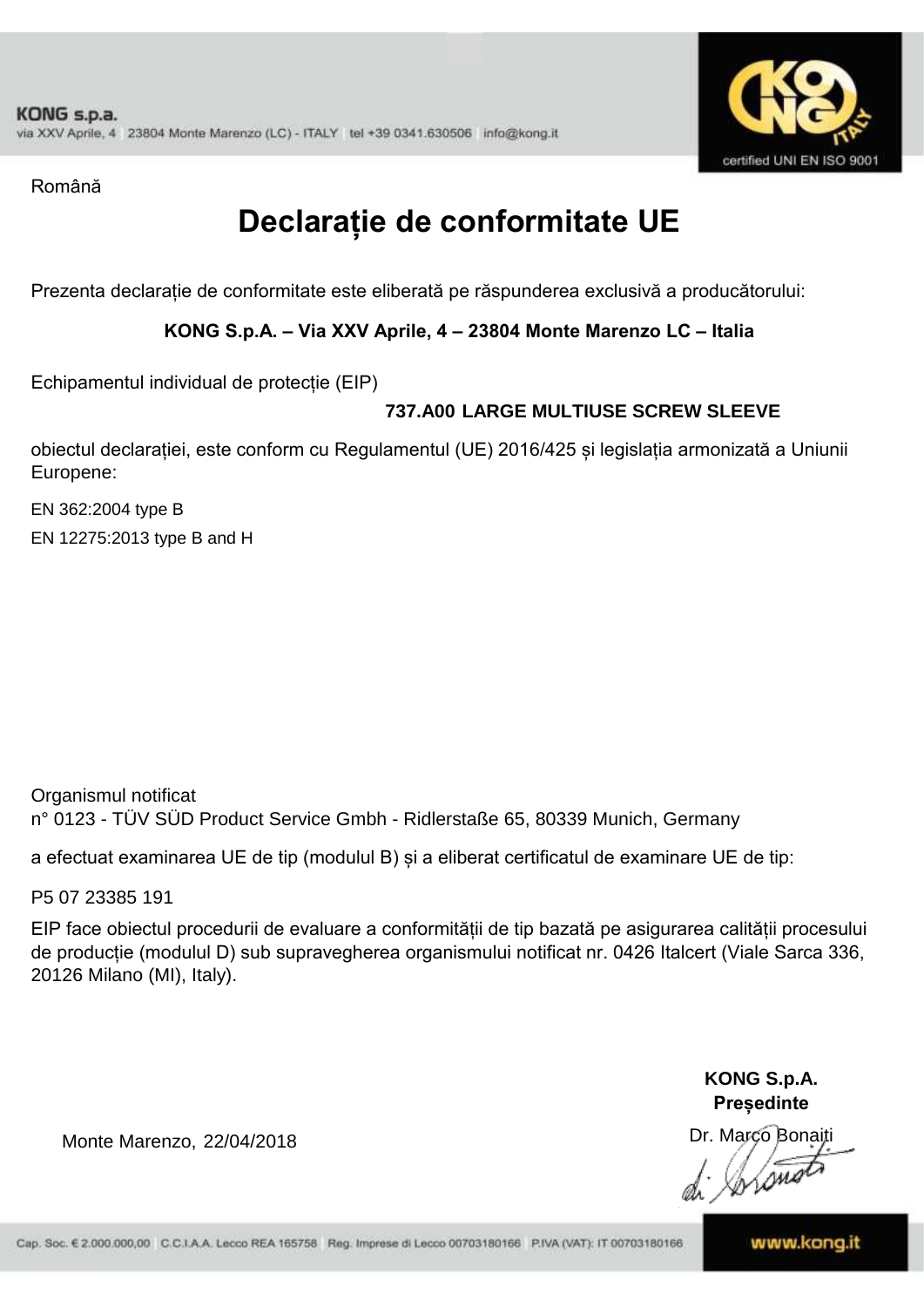

Slovenský

# **EÚ vyhlásenie o zhode**

Toto vyhlásenie o zhode sa vystavuje na výhradnú zodpovednosť výrobcu:

#### **KONG S.p.A. – Via XXV Aprile, 4 – 23804 Monte Marenzo LC – Italia**

Osobný ochranný pracovný prostriedok (OOPP)

### **LARGE MULTIUSE SCREW SLEEVE 737.A00**

ktorý je predmetom vyhlásenia, je v súlade s Nariadením Európskeho parlamentu a Rady (EÚ) 2016/425 a harmonizovanými normami Európskej únie:

EN 362:2004 type B

EN 12275:2013 type B and H

Notifikovaný subjekt n° 0123 - TÜV SÜD Product Service Gmbh - Ridlerstaße 65, 80339 Munich, Germany

vykonal typové skúšky EÚ (formulár B) a vystavil osvedčenie o typovej skúške EÚ:

P5 07 23385 191

OOPP je predmetom postupu posudzovania typovej zhody, založenej na záruke kvality výrobného postupu (formulár D) pod dohľadom notifikovaného subjektu č. 0426 Italcert (Viale Sarca 336, 20126 Milano (MI), Italy).

> **KONG S.p.A. Prezident**

Dr. Marco Bonaiti

Monte Marenzo, 22/04/2018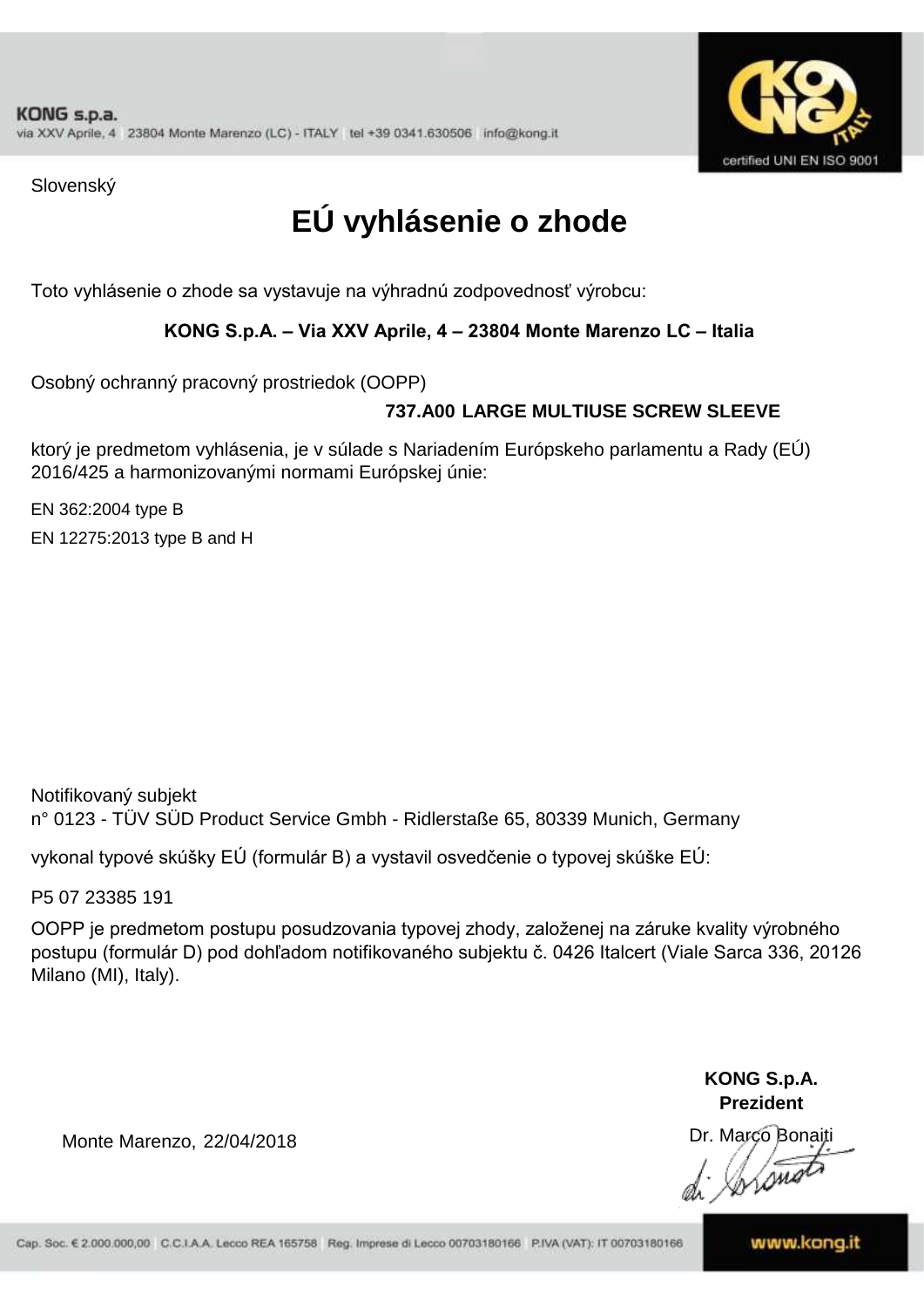

Slovenščina

# **EU - Izjava o skladnosti**

Za izdano Izjavo o skladnosti je odgovoren izključno proizvajalec:

**KONG S.p.A. – Via XXV Aprile, 4 – 23804 Monte Marenzo LC – Italia**

Osebna zaščitna oprema (OZO)

### **737.A00 LARGE MULTIUSE SCREW SLEEVE**

ki je predmet izjave, je skladna z Uredbo (EU) 2016/425 in s harmoniziranimi standardi Evropske unije:

EN 362:2004 type B EN 12275:2013 type B and H

Priglašeni organ n° 0123 - TÜV SÜD Product Service Gmbh - Ridlerstaße 65, 80339 Munich, Germany

je opravil preizkus tipa EU (obrazec B) in je izdal naslednji certifikat testiranja:

P5 07 23385 191

OZO je predmet postopka ocene skladnosti na podlagi garancije kakovosti proizvodnega postopka (obrazec D) pod nadzorom priglašenega organa št. 0426 Italcert (Viale Sarca 336, 20126 Milano (MI), Italy).

> **KONG S.p.A. Direktor**

Dr. Marco Bonaiti

Monte Marenzo, 22/04/2018